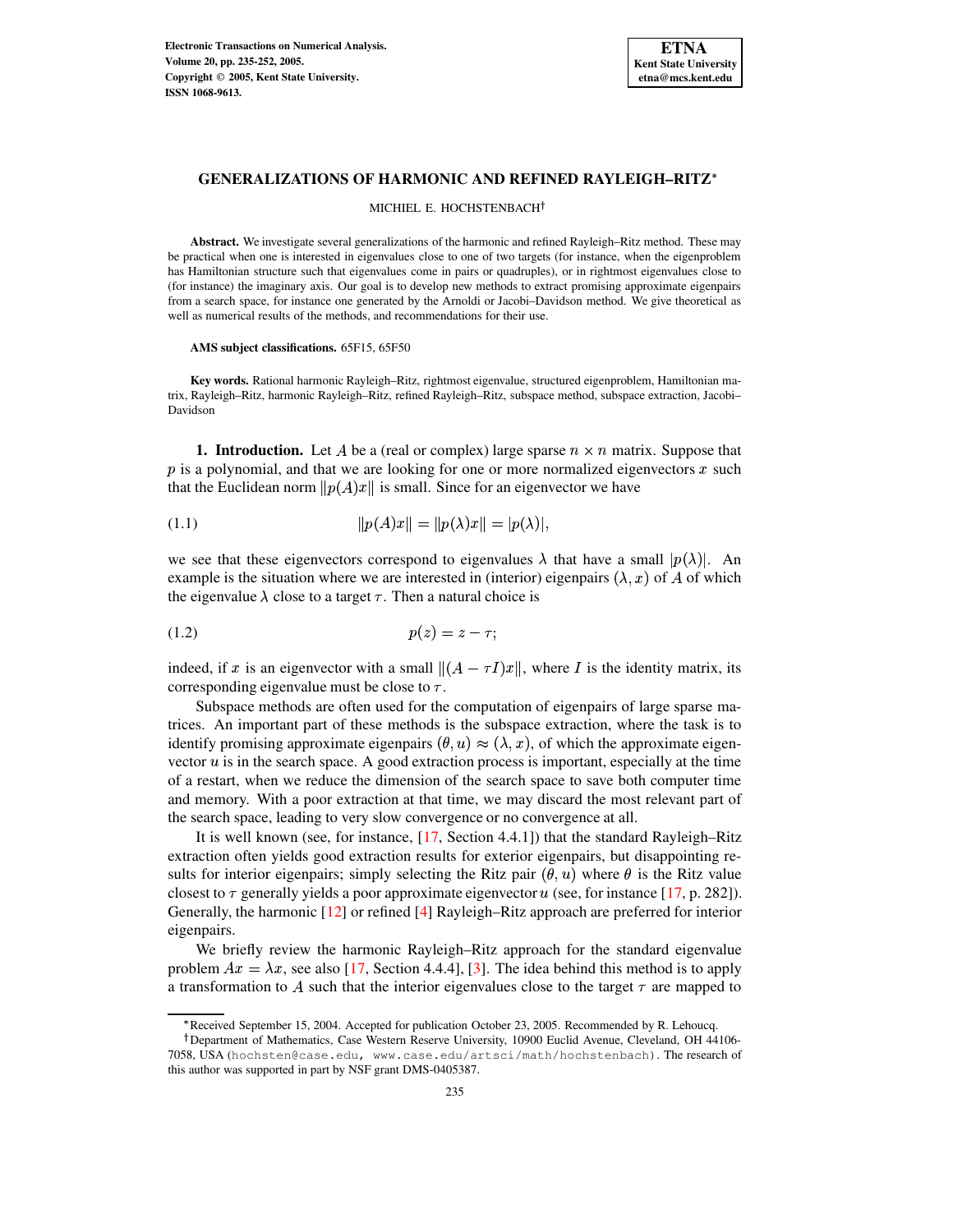the exterior of the spectrum. For exterior eigenvalues, a Galerkin condition generally works favorably. Therefore, we start with the rational transformation

$$
(A-\tau I)^{-1}x=(\lambda-\tau)^{-1}x.
$$

If we have a k-dimensional search space U (where typically  $k \ll n$ ), then we look for an approximate eigenpair  $(\theta, u) \approx (\lambda, x)$  with  $u \in \mathcal{U}$ . As the exact equality  $(A - \tau I)^{-1}u =$  $(\theta - \tau)^{-1}u$  will not be reachable if  $\mathcal U$  does not contain an eigenvector, we instead impose a Galerkin condition

<span id="page-1-2"></span>(1.3) 
$$
(A - \tau I)^{-1}u - (\theta - \tau)^{-1}u \perp V
$$

for a certain *test space*  $V$ . To avoid working with the inverse of a large sparse matrix, we want to choose the test space V in a suitable way. Taking  $V = (A - \tau I)^* \mathcal{U}$  leads to the standard Rayleigh–Ritz extraction  $(A - \theta I) u \perp U$ . Therefore, we choose  $\mathcal{V} = (A - \tau I)^*(A - \tau I)U$ . This is equivalent to requiring

$$
(A-\tau I)^{-1}u-(\theta-\tau)^{-1}u\perp_{(A-\tau I)^*(A-\tau I)}{\cal U},
$$

which means orthogonality with respect to the  $(A - \tau I)^*(A - \tau I)$  inner product:

$$
[x,\,y]_{(A-\tau\,I)^*(A-\tau\,I)}:=y^*(A-\tau I)^*(A-\tau I)x.
$$

(This is an inner product as long as  $\tau$  is not an eigenvalue of A.) With this choice for V, the characterizing Petrov–Galerkin constraint on the residual  $(A-\theta I)$   $u$  for harmonic Rayleigh– Ritz is

<span id="page-1-4"></span>
$$
(1.4) \qquad (A - \theta I) u \perp (A - \tau I) U,
$$

where  $\theta$  is the *harmonic Ritz value* and u the *harmonic Ritz vector*. Let U be an  $n \times k$ matrix with columns that form an orthonormal basis for U. Then we can write  $u = U_c$ , for a low-dimensional  $k$ -vector  $c$  with unit norm. Using this, we get the projected generalized eigenvalue problem

<span id="page-1-1"></span>(1.5) 
$$
U^*(A - \tau I)^*(A - \tau I) Uc = (\theta - \tau) U^*(A - \tau I)^* Uc.
$$

The harmonic Ritz value  $\theta$  satisfies

<span id="page-1-3"></span>(1.6) 
$$
\theta = \tau + \frac{\|(A - \tau I)u\|^2}{u^*(A - \tau I)^* u} = \tau + \frac{\|(A - \tau I)u\|}{\cos((A - \tau I)u, u)}.
$$

Let  $\xi$  assume the role of  $\theta - \tau$ . Any pair  $(\xi, c)$  solving the generalized eigenvalue problem

<span id="page-1-0"></span>(1.7) 
$$
U^*(A - \tau I)^*(A - \tau I) Uc = \xi U^*(A - \tau I)^* Uc
$$

satisfies (left-multiply  $(1.7)$  by  $c^*$  and use Cauchy–Schwarz, see [\[17,](#page-17-0) p. 293])

$$
||(A - \tau I)u|| \le |\xi|.
$$

Hence, if  $|\xi|$  is small, or equivalently if  $\theta$  is close to  $\tau$ , the residual norm of the approximate eigenpair  $(\tau, u)$  (or, to lesser extent, of  $(\theta, u)$ ) is small. This not only forms a justification of the harmonic Rayleigh–Ritz method, but also suggests which approximate eigenvector should be taken from the search space: the vector  $U_c$ , where  $c$  is the eigenvector of the generalized eigenproblem [\(1.7\)](#page-1-0) corresponding to the eigenvalue  $\xi$  with minimal  $|\xi|$ . In the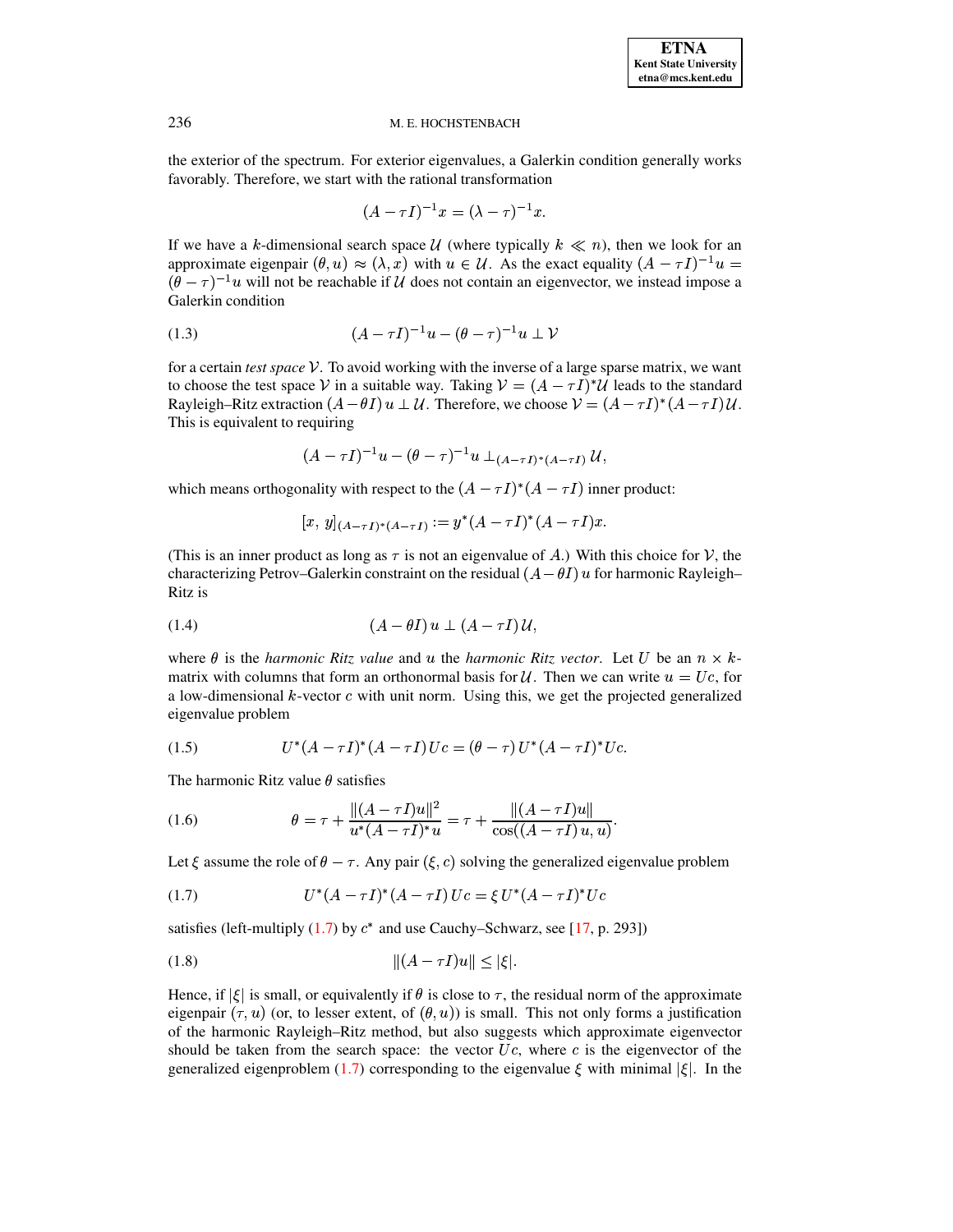standard Rayleigh–Ritz method for interior eigenvalues, it is often far from clear which Ritz vector is the best approximation, see for example [\[17,](#page-17-0) p. 282]. For interesting other results see for instance  $[6, 1]$  $[6, 1]$  $[6, 1]$ .

There are at least two reasons to investigate generalizations of the harmonic Rayleigh– Ritz approach. First, one might be interested in eigenvalues that are close to a set of complex numbers that contains more than one point  $\tau$ . An important example of this situation is when one looks for the rightmost eigenvalue (that is, with maximal real part) of a matrix of which we know that the eigenvalues (almost) satisfy  $\text{Re}(\lambda) \leq 0$ . In this case, we may take the imaginary axis as the set of interest.

Second, if  $\vec{A}$  has a certain structure then [\(1.5\)](#page-1-1) loses this structure in general; we might say that *harmonic Rayleigh–Ritz does not respect the structure of the eigenproblem*. For instance, suppose A is (complex) Hamiltonian, then its eigenpairs come in pairs  $\lambda$  and  $-\lambda$ . However, the generalized eigenvalue problem [\(1.5\)](#page-1-1) generally has no Hamiltonian properties. As a consequence, the harmonic Ritz pairs, solutions to [\(1.5\)](#page-1-1), do not come in  $\theta$  and  $-\theta$  pairs, and the combination  $\tau$  and  $-\overline{\tau}$  is not dealt with in an equal manner. The wish to have a responsible extraction process for interior eigenvalues without sacrificing the structure of the problem too much leads us to consider *structure-preserving variants* of harmonic and refined Rayleigh–Ritz.

We will now study alternative extraction processes, in particular for the two situations mentioned above. In Section [2](#page-2-0) we will study various generalizations of harmonic Rayleigh– Ritz and in Section [3](#page-7-0) we will propose a generalization of refined Rayleigh–Ritz. Section [4](#page-7-1) treats the situation where one is interested in the eigenvalues with maximum real part (the "rightmost eigenvalues"). Sections [5](#page-10-0) applies the new approaches to the case of a matrix where the eigenvalues come in pairs with unrelated eigenvectors; we will take a Hamiltonian matrix as a role model. After dealing with various practical issues in Section [6,](#page-12-0) we finish with numerical experiments in Section [7](#page-13-0) and a conclusion in Section [8.](#page-16-0)

<span id="page-2-0"></span>**2. Generalizations of harmonic Rayleigh–Ritz.** We now generalize the harmonic Rayleigh–Ritz approach, which uses polynomial [\(1.2\)](#page-0-0), by considering methods using rational polynomials of the form

$$
r(z) = p(z)/q(z).
$$

As we will see below, this corresponds to the situation in which we are interested in eigenvectors x for which  $||p(A)x||$  is small compared to  $||q(A)x||$ . Since

$$
(2.1) \qquad \qquad \frac{\|p(A)x\|}{\|q(A)x\|} = \left|\frac{p(\lambda)}{q(\lambda)}\right|,
$$

these correspond to eigenvalues  $\lambda$  for which is  $|p(\lambda)|$  is relatively small compared to  $|q(\lambda)|$ . We get back the standard harmonic Rayleigh–Ritz approach of the previous section by taking  $p(z) = z - \tau$  and  $q \equiv 1$ .

As in Section [1,](#page-0-1) we would like to map the eigenvalues  $\lambda$  for which  $r(\lambda)$  is small to the exterior of the spectrum. Assume that  $r(A)$  exists (that is,  $q(A)$  is invertible) and that  $r(A)$ (or, equivalently,  $p(A)$ ) is invertible (otherwise, one of the roots of p or q is an eigenvalue). Since  $r(A)x = r(\lambda)x$  and  $r(A)^{-1}x = r(\lambda)^{-1}x$ , a generalization of [\(1.3\)](#page-1-2) is formed by the Galerkin condition

$$
p(A)^{-1}q(A) u - r(\theta)^{-1} u \perp \mathcal{V}.
$$

If we take  $V = p(A)^*U$ , we get a generalization of standard Rayleigh–Ritz for the problem  $p(A) x = r(\lambda) q(A) x$ :

$$
p(A) u - r(\theta) q(A) u \perp \mathcal{U}.
$$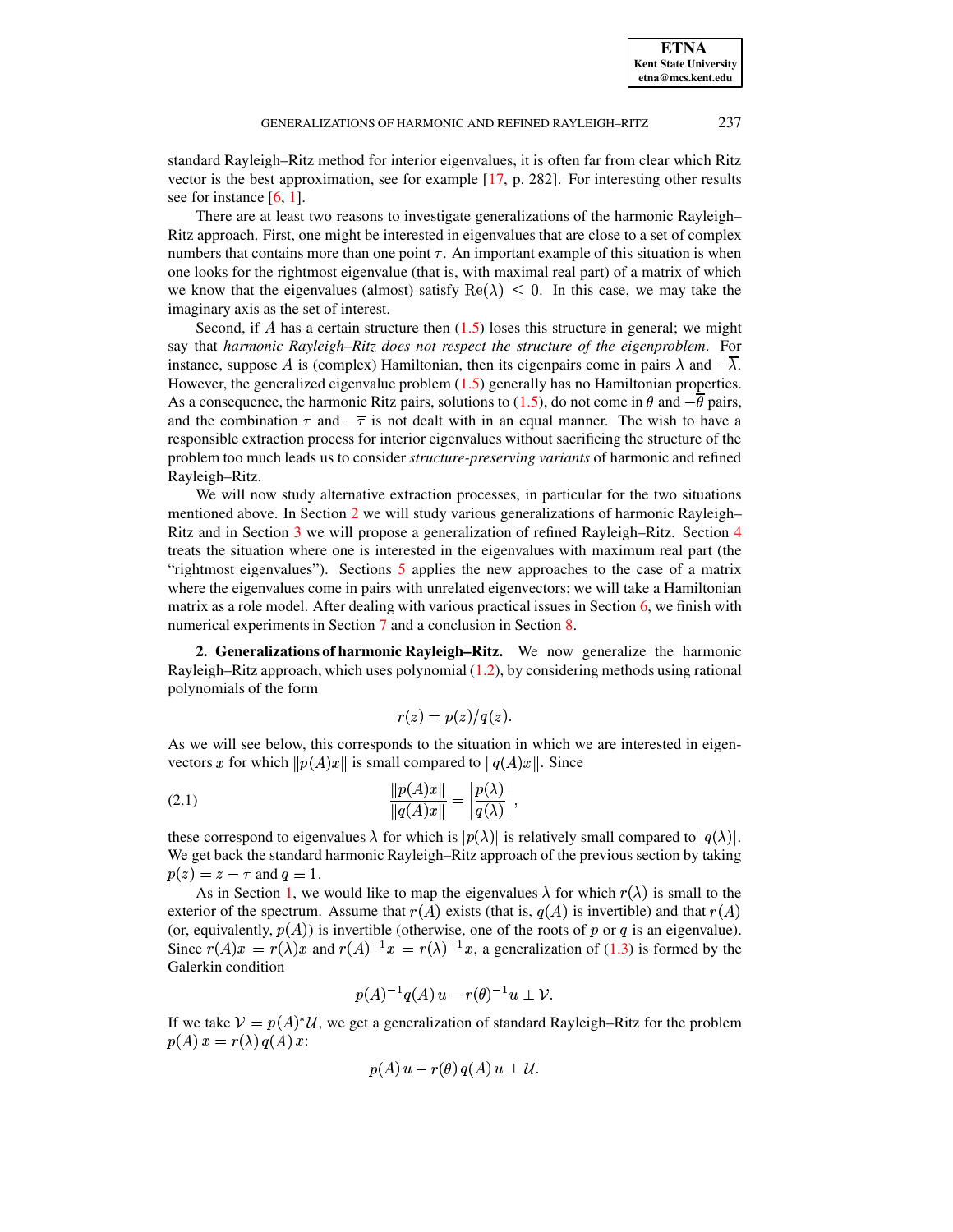However, similar to the standard Rayleigh–Ritz approach, if we select any pair  $(\eta, Uc)$  solving

$$
U^*p(A)\,Uc=\eta\,U^*q(A)\,Uc,
$$

for instance the pair with minimal  $|\eta|$ , we have no guarantee that  $||p(A)u||$  will be small compared to  $||q(A)u||$ , as desired.

Therefore, we take  $V = p(A)^* p(A) U$ . Remembering that  $u = Uc$ , the following are equivalent:

(i)  $p(A)^{-1}q(A)u - r(\theta)^{-1}u \perp p(A)^*p(A)U$ ,

(ii) 
$$
p(A)^{-1}q(A)u - r(\theta)^{-1}u \quad \perp_{p(A)^*p(A)} U
$$
,

- (iii)  $p(A)u r(\theta) q(A) u \longrightarrow p(A) U$ ,
- (iv)  $U^* p(A)^* p(A) Uc = r(\theta) U^* p(A)$  $U^\ast p(A)^\ast q(A) \, Uc.$

We call this method the *rational harmonic Ritz approach*. We call a pair  $(\theta, u)$  satisfying any of the above equivalent requirements a *rational harmonic Ritz pair*, consisting of a *rational*  $h$ armonic Ritz value  $\theta$  and a *rational harmonic Ritz vector*  $u$ .

We can interpret characterization (iii) as follows. For a generalized eigenvalue problem  $Fx = \lambda Gx$ , the harmonic Ritz approach with target  $\tau = 0$  is (e.g., [\[17,](#page-17-0) p. 296])

$$
U^*F^*FUc=\widetilde\theta\,U^*F^*GUc,
$$

where  $(\theta, Uc)$  is a harmonic Ritz pair. Apparently, the rational harmonic extraction can be seen as a (standard) harmonic extraction applied to the spectrally transformed problem  $p(A) x = r(\lambda) q(A) x$ .

A first justification of this approach lies in the fact that any pair  $(\xi, c)$  solving the generalized eigenvalue problem

<span id="page-3-0"></span>(2.2) 
$$
U^* p(A)^* p(A) Uc = \xi U^* p(A)^* q(A) Uc
$$

satisfies (left-multiply by  $c^*$  and use Cauchy–Schwarz)

<span id="page-3-1"></span>
$$
||p(A)u|| \le |\xi| ||q(A)u|| \le |\xi| ||q(A)U||.
$$

Hence, if there is an eigenpair  $(\xi, c)$  of  $(2.2)$  with a small  $|\xi|$ , we know that  $||p(A)u||$  is relatively small compared to  $||q(A)u||$ . Note that  $\xi$  satisfies (cf. [\(1.6\)](#page-1-3))

<span id="page-3-2"></span>(2.4) 
$$
\xi = \frac{\|p(A)u\|^2}{u^*p(A)^*q(A)u} = \frac{\|p(A)u\|}{\|q(A)u\|} \cdot \cos^{-1}(p(A)u, q(A)u).
$$

We call  $\xi$  the *(rational harmonic) factor* of the rational harmonic Ritz vector. There are k factors  $\xi_1, \ldots, \xi_k$ , which are eigenvalues of [\(2.2\)](#page-3-0), belonging to k rational harmonic Ritz vectors; we are particularly interested in the smallest factor(s) in absolute value sense with corresponding rational harmonic vector(s).

Given a rational harmonic Ritz vector u, there does not need to be a unique *rational harmonic Ritz value*  $\theta$ . However, only the factor  $\xi$  and not the value  $\theta$  will be of importance in the rest of this paper.

A second justification of this method is given by the following proposition, which states that an eigenpair is also a rational harmonic Ritz pair. The proof is by direct verification, for instance using item (iii).

PROPOSITION 2.1. *If*  $(\lambda, x)$  *is an eigenpair then for all polynomials p and q it is also a* rational harmonic Ritz pair with respect to the search space  $\operatorname{span}(x)$ .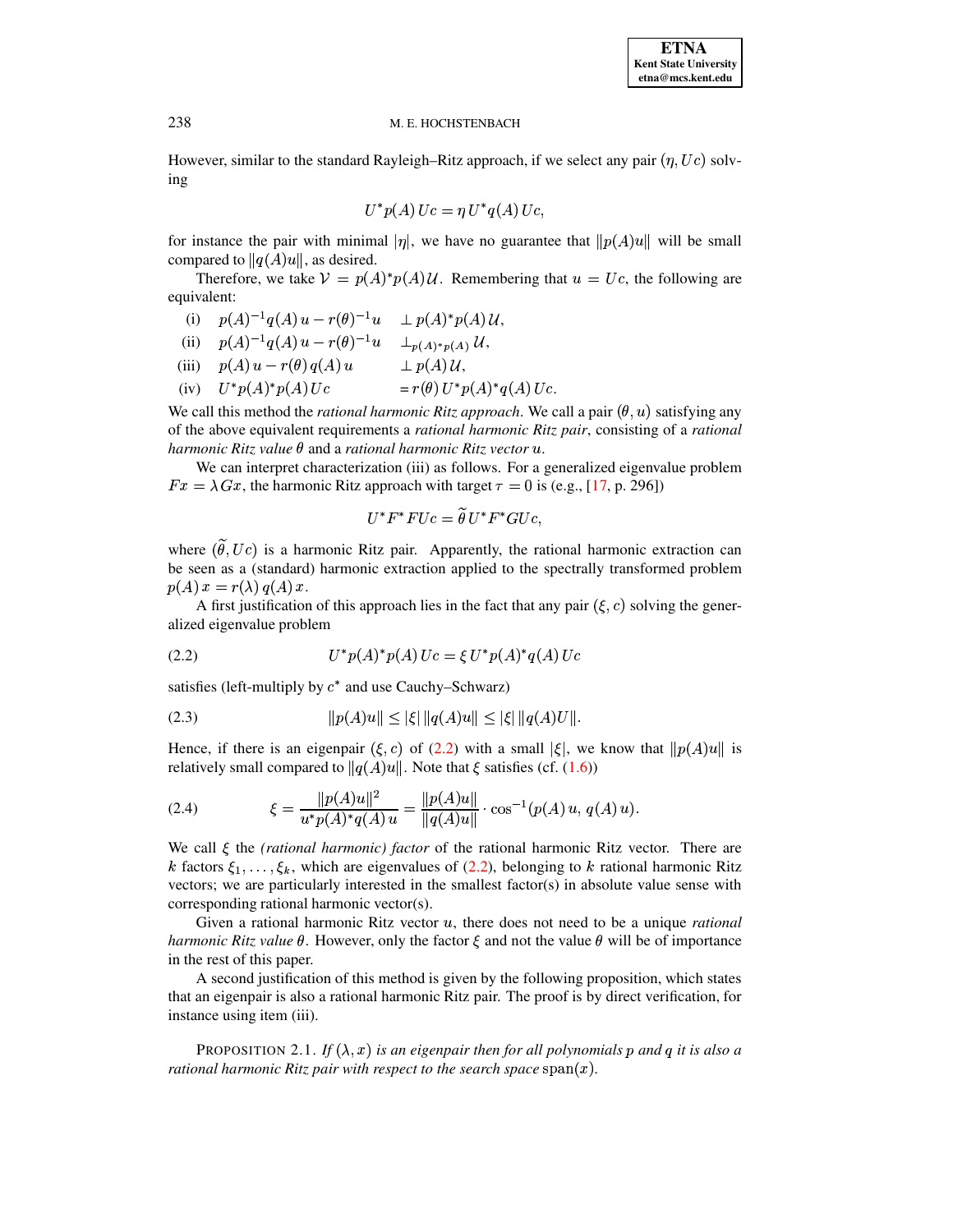### GENERALIZATIONS OF HARMONIC AND REFINED RAYLEIGH–RITZ 239

We note that if  $x$  is part of a larger subspace  $U$  the rational harmonic approach may still have difficulties selecting the right vector if there are (nearly) equal rational harmonic Ritz values; see [\[5\]](#page-17-6) for the standard harmonic Ritz extraction, and Theorem [2.3](#page-5-0) below. This, however, rarely forms a problem in practical processes, since we can just continue the subspace method by expanding the search space and performing a new extraction process.

Suppose we have a rational harmonic Ritz vector with a small  $\xi$ , what does this say about the existence of an eigenpair of interest in the neighborhood? The following theorem sheds some more light on this situation. Part (a) is a generalization of Bauer–Fike (see, for instance, [\[13,](#page-17-7) Th. 3.6]). For (b), which is a generalization of [\[17,](#page-17-0) p. 288], we use the fact that if  $\lambda$ is a simple eigenvalue of A with corresponding eigenvector x,  $||x|| = 1$ , and if  $[x Y_1]$  is an orthonormal basis, then there exist y and  $X_1$  such that  $[y Y_1]^* [x X_1] = I$  and

<span id="page-4-0"></span>(2.5) 
$$
\left[\begin{array}{c}y^*\\Y_1^*\end{array}\right]A[x\ X_1]=\left[\begin{array}{cc}\lambda&0\\0&L\end{array}\right],
$$

see, e.g., [\[17,](#page-17-0) p. 244]; in this case A is said to have the spectral representation  $A = \lambda xy^* +$  $X_1\Lambda Y_1^*$ . For a matrix Z, let  $\sigma_{\min}(Z)$ ,  $\sigma_{\max}(Z)$ , and  $\kappa(Z):=\|Z\|\, \|Z^{-1}\|$  denote its smallest singular value, largest singular value, and condition number, respectively.

<span id="page-4-3"></span>THEOREM 2.2. Let  $u$  be a rational harmonic Ritz vector with factor  $\xi$ . (a) If  $A = X \Lambda X^{-1}$  is diagonalizable, there exists an eigenvalue  $\lambda$  such that

$$
|p(\lambda)| \leq |\xi| \kappa(X) ||q(A)u||,
$$

*(b)* Let  $\lambda$  be a simple eigenvalue such that A has the spectral decomposition  $A = \lambda xy^* +$  $X_1 L Y_1^*$  as in [\(2.5\)](#page-4-0). Then

$$
\sin(u, x) \le \frac{\|p(A)u\|}{\sigma_{\min}(p(L))} \le |\xi| \frac{\|q(A)u\|}{\sigma_{\min}(p(L))},
$$

the contract of the contract of the

where  $\sigma_{\min}(p(L)) > 0$  if the eigenvalues of A other than  $\lambda$  are no zeros of  $p$ . *Proof*. We have

$$
||p(A)u|| \geq \sigma_{\min}(p(A)) \geq \sigma_{\min}(X) \sigma_{\min}(p(\Lambda)) \sigma_{\min}(X^{-1}) = \kappa(X)^{-1} \min_{j} |p(\lambda_j)|
$$

from which, together with [\(2.3\)](#page-3-1), we conclude (a). For (b), we note that from  $Y_1^*A = LY_1^*$  it follows that  $Y_1^*p(A) = p(L)Y_1^*$ . So

$$
\sin(u, x) = \|Y_1^* u\| = \|p(L)^{-1} Y_1^* p(A) u\| \le \|p(L)^{-1}\| \|p(A) u\|,
$$

from which the result follows. Note that the eigenvalues of L are the eigenvalues  $\lambda_i$  of A with the exception of  $\lambda$ ; the eigenvalues of  $p(L)$  are  $p(\lambda_i)$ ,  $\lambda_i \neq \lambda$ . Three very heuristic remarks about this theorem are in order. First, decomposing  $u =$  $\cos(u, x) x + \sin(u, x) w$ , where  $w \perp x$ , we get

<span id="page-4-1"></span>(2.6) 
$$
\|q(A)u\| \le \frac{1}{\sqrt{1-\sin^2(u,x)}}|q(\lambda)| + \sin(u,x) \|q(A)\|.
$$

If  $|\xi|$  is small, then from (b)  $\sin(u, x) = \mathcal{O}(|\xi|)$ , from [\(2.6\)](#page-4-1)  $||q(A)u|| \lesssim |q(\lambda)| + \mathcal{O}(|\xi|)$ , and from (a)  $|p(\lambda)| \lesssim |\xi| \kappa(X) |q(\lambda)|$ , giving a relative estimate

<span id="page-4-2"></span>
$$
|p(\lambda)| / |q(\lambda)| \lesssim |\xi| \kappa(X).
$$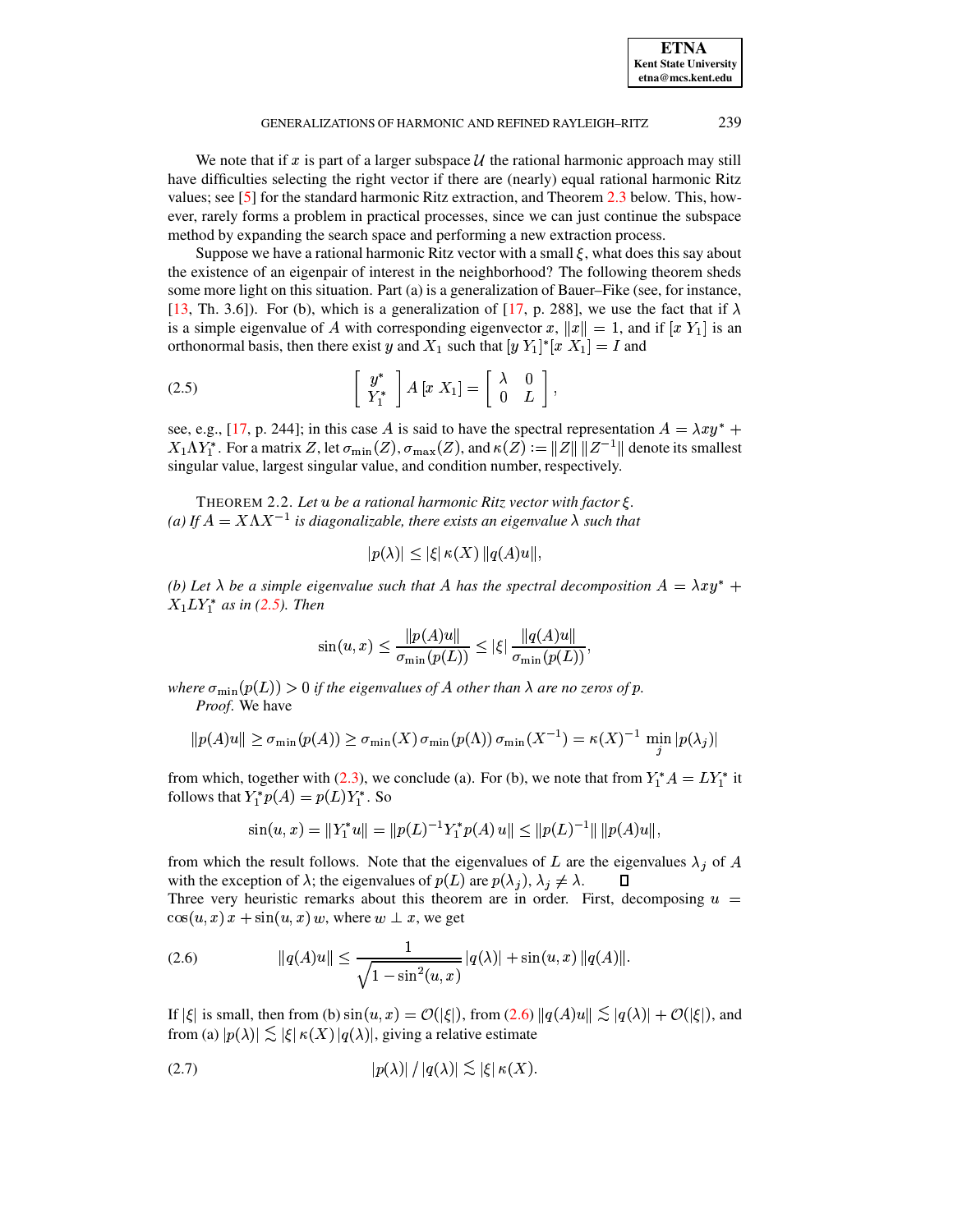Second, we note that both expressions (a) and  $(2.7)$  may be a crude overestimation in practice. We may get a more realistic, but difficult to assess, first order estimate as follows.

If  $|\xi|$  is small then  $\sigma_{\min}(p(A)) \le ||p(A)u|| \le |\xi| ||q(A)u|| \lesssim |\xi| |q(\lambda)|$  is small. First we have to determine the smallest  $\varepsilon_0 \geq 0$  such that there exists an E with  $||E|| = 1$  and  $p(A + \varepsilon_0 E)$  singular. This looks like a hard problem for general p; it seems reasonable to assume that  $\varepsilon_0$  is related to  $|\xi| |q(\lambda)|$ .

With this  $\varepsilon_0$  and if  $p(A + \varepsilon_0 E)$  is diagonalizable, there must be an eigenvalue  $\lambda$  of  $A + \varepsilon_0 E$  such that  $p(\lambda) = 0$ . Considering only the first order perturbation, there must be an eigenvalue  $\lambda$  of A with  $|\lambda - \lambda| \lesssim \varepsilon_0 \kappa(\lambda)$ , where  $\kappa(\lambda) = |y^*x|^{-1}$  is the usual condition number of  $\lambda$ . For  $p(\lambda)$  we then have for small enough  $\varepsilon_0 \kappa(\lambda)$ 

$$
|p(\lambda)| \approx |p(\widetilde{\lambda}) + (\lambda - \widetilde{\lambda}) p'(\lambda)| \lesssim \varepsilon_0 \, \kappa(\lambda) \, |p'(\lambda)|.
$$

If  $\varepsilon_0$  is related to  $|\xi| |q(\lambda)|$ , this gives a heuristic first order bound on  $|p(\lambda)| / |q(\lambda)|$ .

Third, we shall see cases and numerical examples in the rest of the paper in which  $|\xi|$  $\mathcal{O}(1)$ ; then Theorem [2.2](#page-4-3) has little or nothing to say. However, as we will see, the approaches can still be successful for extracting promising approximate eigendata from a search space.

The following result is a generalization of a result of Chen and Jia [\[2\]](#page-17-8) for harmonic Ritz vectors, which is on its turn inspired by a well-known theorem for Ritz vectors due to Saad [\[13,](#page-17-7) Th. 4.6]. It gives an upper bound of the angle of the best rational harmonic Ritz vector in terms of the quality of the search space.

Let  $(\xi, u)$  satisfy [\(2.2\)](#page-3-0) (so u is a rational harmonic Ritz vector with factor  $\xi$ ), and let  $[u, V, W]$  be a unitary matrix such that span $([u, V]) = U$  and span $(W) = U^{\perp}$ . (By "span", we here mean the span of the columns of a matrix.) We first write

$$
C = [u V]^* p(A)^* p(A) [u V]
$$
 and  $B = [u V]^* p(A)^* q(A) [u V]$ ,

and we will assume that  $B$  is invertible. Denote by  $e_1$  the first column of the identity matrix. Since (cf.  $(2.2)$ )

<span id="page-5-1"></span>
$$
p(A)^*p(A) u - \xi p(A)^*q(A) u \perp \mathcal{U},
$$

we have  $B^{-1}Ce_1 = \xi e_1$ , so  $B^{-1}C$  is of the form

$$
(2.8) \t\t B^{-1}C = \left[ \begin{array}{cc} \xi & g^* \\ 0 & G \end{array} \right].
$$

Since the eigenvalues of  $B^{-1}C$  are the rational harmonic factors, the eigenvalues of G are the rational harmonic factors other than  $\xi$ .

<span id="page-5-0"></span>THEOREM 2.3. Let  $u$  be a rational harmonic Ritz vector with factor  $\xi$  and  $B$  be invert*ible. Then*

$$
\sin(u, x) \le \sin(\mathcal{U}, x) \sqrt{1 + \frac{\gamma^2 ||B^{-1}||^2}{\delta^2}},
$$

*where*

$$
\gamma = ||P_{\mathcal{U}} p(A)^*(p(A) - r(\lambda)q(A))(I - P_{\mathcal{U}})||,
$$
  
\n
$$
\delta = \text{sep}(r(\lambda), G) := \sigma_{\min}(G - r(\lambda)I) \le \min_{\xi, \xi \neq f} |\xi_j - r(\lambda)|,
$$

*where*  $P_{\mathcal{U}}$  *is the orthogonal projection on*  $\mathcal{U}$ *, and*  $G$  *is defined as in* [\(2.8\)](#page-5-1)*.*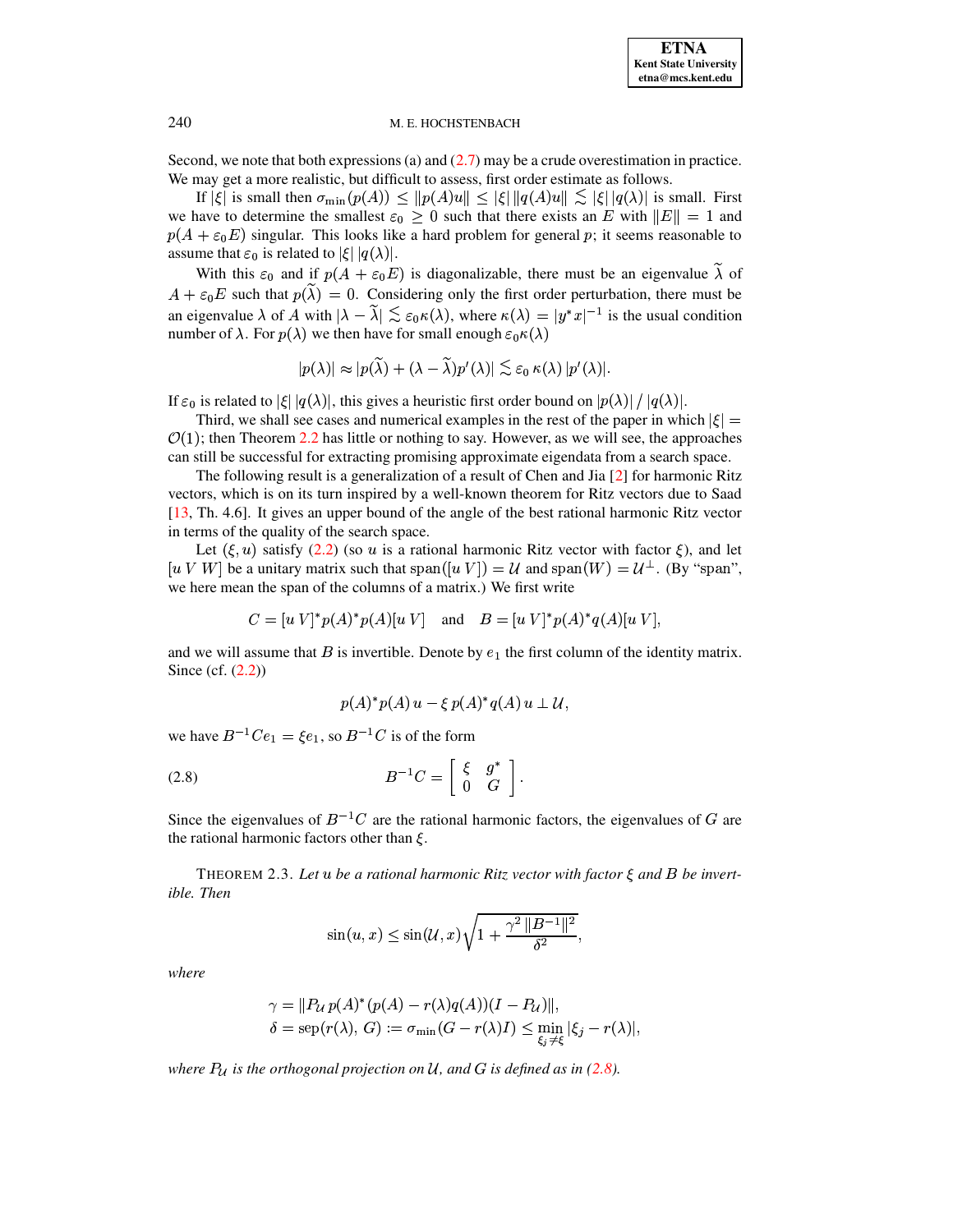241

#### GENERALIZATIONS OF HARMONIC AND REFINED RAYLEIGH-RITZ

*Proof.* Introduce a new variable  $z = [z_1^T \ z_2^T \ z_3^T]^T = [u \ V \ W]^*x$ . From  $p(A)x =$  $r(\lambda)q(A)x$  we get  $p(A)^*p(A)x = r(\lambda)p(A)^*q(A)x$  and

$$
\begin{bmatrix} u^* \\ V^* \\ W^* \end{bmatrix} p(A)^* p(A) [u \ V \ W] \begin{bmatrix} z_1 \\ z_2 \\ z_3 \end{bmatrix} = r(\lambda) \begin{bmatrix} u^* \\ V^* \\ W^* \end{bmatrix} p(A)^* q(A) [u \ V \ W] \begin{bmatrix} z_1 \\ z_2 \\ z_3 \end{bmatrix},
$$

which we can write as

$$
\left[\begin{array}{cc} C & C_1 \\ C_2 & C_3 \end{array}\right] \left[\begin{array}{c} z_1 \\ z_2 \\ z_3 \end{array}\right] = r(\lambda) \left[\begin{array}{cc} B & B_1 \\ B_2 & B_3 \end{array}\right] \left[\begin{array}{c} z_1 \\ z_2 \\ z_3 \end{array}\right],
$$

where  $B_1 = [u \ V]^* p(A)^* q(A)W$  and  $C_1 = [u \ V]^* p(A)^* p(A)W$ . Therefore we get

$$
C\left[\begin{array}{c}z_1\\z_2\end{array}\right]+C_1z_3=r(\lambda)B\left[\begin{array}{c}z_1\\z_2\end{array}\right]+r(\lambda)B_1z_3
$$

or

<span id="page-6-0"></span>(2.9) 
$$
(B^{-1}C - r(\lambda)I) \begin{bmatrix} z_1 \\ z_2 \end{bmatrix} = B^{-1}(r(\lambda)B_1 - C_1)z_3
$$

For the right-hand side of  $(2.9)$  we have

$$
||B^{-1}(r(\lambda)B_1 - C_1)z_3|| \le ||B^{-1}|| \, ||r(\lambda)B_1 - C_1|| \, ||z_3||
$$
  
=  $||B^{-1}|| \, ||[u \, V]^* p(A)^* (r(\lambda) q(A) - p(A)) W || \, ||z_3||$ 

while the left-hand side of  $(2.9)$  can be bounded from below by

$$
\left\| \left[ \begin{array}{cc} \xi - r(\lambda) & g^* \\ 0 & G - r(\lambda)I \end{array} \right] \left[ \begin{array}{c} z_1 \\ z_2 \end{array} \right] \right\| \ge ||(G - r(\lambda)I)z_2|| \ge \text{sep}(r(\lambda), G) ||z_2||.
$$

Combining these two bounds, we have

$$
||z_2|| \leq \frac{\gamma ||B^{-1}||}{\delta} ||z_3||
$$

Since  $\sin^2(U, x) = ||W^*x||^2 = ||z_3||^2$  and  $\sin^2(x, u) = ||[V \ W]^*x||^2 = ||z_2||^2 + ||z_3||^2$ , the result now follows.  $\Box$ 

We see that, besides the quantities  $\gamma$  and  $\delta$  similar to those that are also present in Saad's original theorem, we have an additional factor  $||B^{-1}||$  in this case. The quantity  $\delta$  can be interpreted as follows: since  $r(\lambda)$  is the factor corresponding to the eigenvector x (see (2.4)),  $\delta$  is bounded by above by the minimum distance between the factor of x and the factors of the rational harmonic Ritz vectors not equal to u. In particular,  $\delta > 0$  if  $\xi$  is a simple factor.

Apart from the rational harmonic Ritz value  $\theta$  not being unique in general, it may form a poor approximate eigenvalue (see  $[16]$  for comments on the standard harmonic extraction). When we have a rational harmonic vector  $u$ , we can get a sensible approximate eigenvalue by taking the Rayleigh quotient  $\rho(u) = u^*Au$ ; this  $\rho$  minimizes the residual norm  $\|Au - \theta u\|$ over all values of  $\theta$ . Taking an extra Rayleigh quotient is also advised in the context of (standard) harmonic extraction, see  $[16]$ .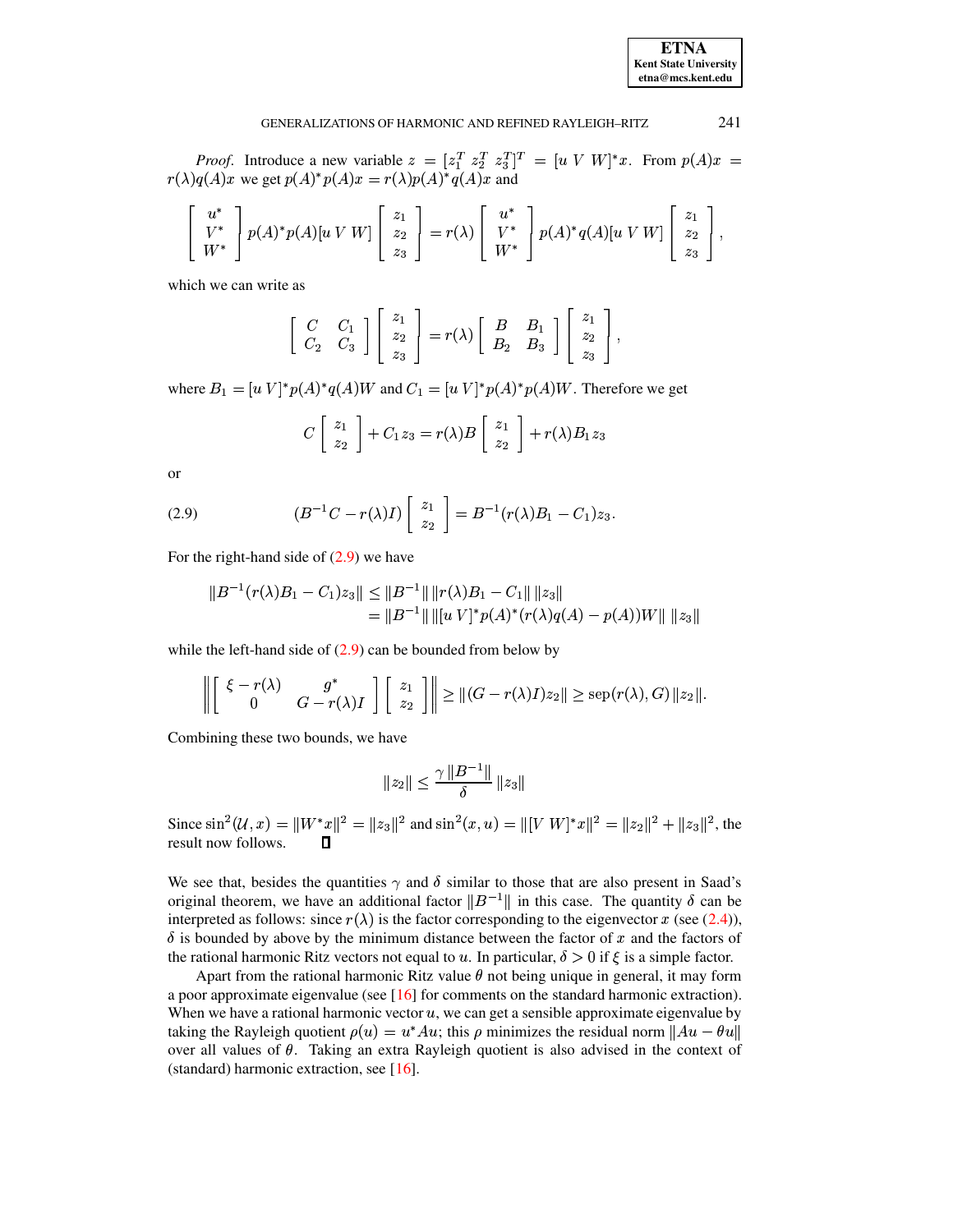3. A generalization of refined Rayleigh-Ritz. Refined Rayleigh-Ritz is an alternative to harmonic Rayleigh–Ritz to ensure a small residual norm. For a target  $\tau$  and a search space  $U$ , one minimizes

$$
||A\hat{u} - \tau \hat{u}|| \qquad \text{over} \qquad \hat{u} \in \mathcal{U}, \ ||\hat{u}|| = 1.
$$

Generalizing this idea, *polynomial refined Rayleigh-Ritz* minimizes

<span id="page-7-2"></span>
$$
(3.1) \t\t\t ||p(A)\hat{u}|| \t\t\t over \t\t \hat{u} \in \mathcal{U}, \|\hat{u}\| = 1;
$$

we will denote the minimum by  $\hat{\xi}$ . In the context of the previous section, we here take  $q \equiv 1$ , which means we are interested in eigenvectors x for which  $|p(\lambda)| = ||p(A)x||$  is small. We call the minimizing vector  $\hat{u} \in \mathcal{U}$  a polynomial refined Ritz vector. Note that it is given by  $\hat{u} = U\hat{c}$ , where  $\hat{c}$  is the smallest (right) singular vector of the  $n \times k$  matrix  $p(A)U$ . The next result follows immediately using the same arguments as in Theorem 2.2.

COROLLARY 3.1. Let  $\hat{\xi}$  and  $\hat{u}$  as in (3.1). With the same assumptions and notations as in Theorem 2.2, there is a  $\lambda$  such that

$$
|p(\lambda)| \le \xi \kappa(X).
$$

Moreover,

$$
\sin(\widehat{u}, x) \le \frac{\widehat{\xi}}{\sigma_{\min}(p(L))}.
$$

The next theorem, a generalization of a part of  $[17, p. 290]$ , gives a bound of the residual norm in terms of the quality of the search space; compare this result with  $(1.1)$ .

THEOREM 3.2. Let  $\hat{\xi}$  and  $\hat{u}$  as in (3.1) and let x be an eigenvector. For the residual of the polynomial refined Ritz vector  $\hat{u}$  we have

$$
\widehat{\xi} = ||p(A)\widehat{u}|| \le \frac{|p(\lambda)| + \sin(\mathcal{U}, x) ||p(A)||}{\sqrt{1 - \sin^2(\mathcal{U}, x)}}
$$

*Proof.* Decompose  $x = \gamma_U x_U + \sigma_U e_U$ , where  $x_U := U U^* x / ||U U^* x||$  is the orthogonal projection of x onto  $\mathcal{U}$ ,  $||x_U|| = ||e_U|| = 1$ ,  $\gamma_U = \cos(\mathcal{U}, x)$ , and  $\sigma_U = \sin(\mathcal{U}, x)$ . Since  $p(A)x_U = (p(A)x - \sigma_U p(A)e_U)/\gamma_U$ , we have by the definition of a polynomial refined Ritz vector

$$
||p(A)\widehat{u}|| \le ||p(A)x_U|| \le (|p(\lambda)| + \sigma_U ||p(A)||)/\gamma_U.
$$

 $\Box$ 

Having the polynomial refined Ritz vector  $\hat{u}$ , it is advisable—as for the rational harmonic approach—to take an extra Rayleigh quotient of  $\hat{u}$  to determine a sensible approximate eigenvalue.

<span id="page-7-1"></span>**4. Rightmost eigenvalues.** We are going to apply the techniques of the previous two sections to two different problems in the next two sections. This section focusses on the computation of the rightmost eigenvalue. Suppose we know that all eigenvalues of  $A$  are (almost) located in the left-half plane, that is,  $\text{Re}(\lambda) \leq 0$  for all eigenvalues. For many

<span id="page-7-0"></span>242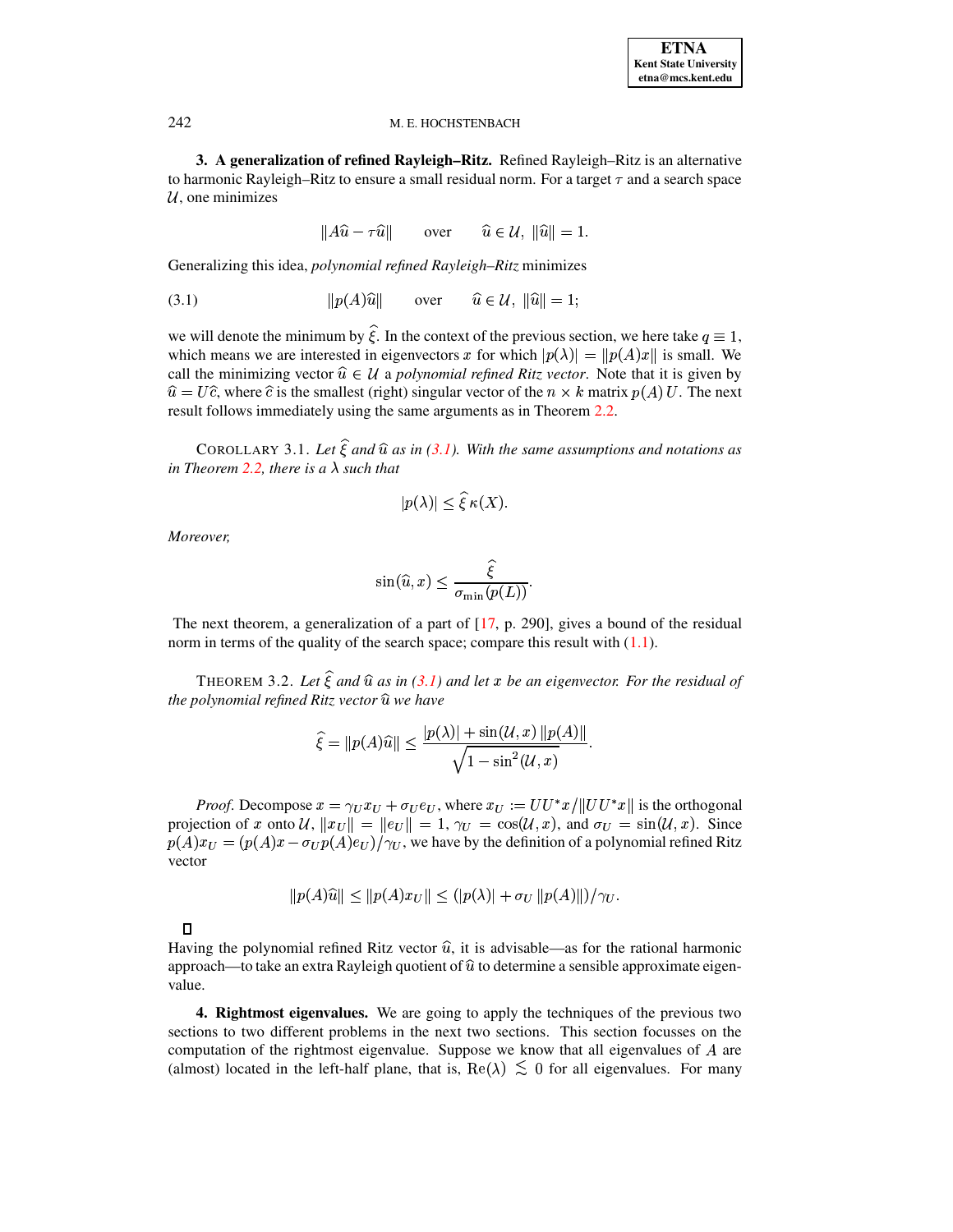#### GENERALIZATIONS OF HARMONIC AND REFINED RAYLEIGH–RITZ 243

applications, for instance stability considerations, we are interested in the rightmost eigenvalues, i.e., the ones with the largest real part. The problem of finding rightmost eigenvalues has already been studied by Meerbergen and his collaborators, for instance using generalized Cayley transforms [\[10,](#page-17-10) [7,](#page-17-11) [8\]](#page-17-12) or the matrix exponential [\[9\]](#page-17-13) in the subspace expansion phase. However, here we use generalized Cayley transforms and several novel generalizations *in the subspace extraction phase* of the process. This has the advantage that the subspace expansion may take place with well-established methods such as Arnoldi or Jacobi–Davidson [\[15\]](#page-17-14); this expansion may also be (much) cheaper and more practical than expansion using (shift-andinvert or generalized Cayley) transformations of the matrix.

We can use a generalization of harmonic Rayleigh–Ritz introduced in Section [2](#page-2-0) in the following way. Let  $\tau_1$  and  $\tau_2$  be complex numbers with  $\tau_2 = -\overline{\tau_1}$  and  $\text{Re}(\tau_2) < \text{Re}(\tau_1)$ . The <sup>f</sup> generalized Cayley transform

$$
r(z)=\frac{z-\tau_1}{z-\tau_2}
$$

has the following mapping properties:

- $\{z \mid \text{Re}(z) = 0\}$  (imaginary axis)  $\begin{array}{ccc} x \\ \rightarrow \end{array}$  unit circle  $\{z \mid |z| = 1\}$ ,<br> $\{z \mid \text{Re}(z) < 0\}$  (left-half plane)  $\begin{array}{ccc} x \\ y \end{array}$  exterior of the unit circle,
- 

 $\{z \mid \text{Re}(z) > 0\}$  (right-hal)

 $\overrightarrow{r}$  interior of the unit circle.

As an example, we take  $\tau_1 = 1$ ,  $\tau_2 = -1$  and plot a contour plot of the function  $r =$  $|z-1|/|z+1|$  in Figure [4.1\(](#page-9-0)a). We can see that the line Re $(z)=0$  is one of the contours, namely the 1-level curve. This means that when we look for the eigenvalue that is closest to the imaginary axis, or the only eigenvalue that is in the right-half plane, we can try to find the eigenvalue with the smallest  $r$ -value. This means we can use the rational harmonic method of Section [2](#page-2-0) with  $p(z) = z - 1$  and  $q(z) = z + 1$ .

Returning to more general targets  $\tau_1$  and  $\tau_2$ , the corresponding Galerkin condition

$$
U^*(A-\tau_1I)^{-1}(A-\tau_2I)u-\xi^{-1}u\perp \mathcal{V}
$$

leads, with the choice  $V = (A - \tau_1 I)^*(A - \tau_1 I)U$ , to

$$
U^*(A - \tau_1 I)^*(A - \tau_2 I)Uc = \xi^{-1}U^*(A - \tau_1 I)^*(A - \tau_1 I)Uc.
$$

For a rational harmonic Ritz vector satisfying this equation we get

$$
||(A - \tau_1 I) u|| \leq |\xi| ||(A - \tau_2 I) u||.
$$

However, in view of Figure [4.1\(](#page-9-0)a), if there are for instance eigenvalues  $-0.5 + 2i$  and  $-0.3$ , the extraction process may select the first since it may have a lower  $r$ -value than the second eigenvalue. Therefore, it may select an incorrect eigenvalue as being the rightmost one. We are interested in level curves that run more vertically. There are at least two approaches to try to improve this. The first is to take the targets somewhat remote from the likely interesting part of the spectrum, see the numerical experiments in Section [7.](#page-13-0) The second is to add two extra targets.

Let  $\tau_1$ ,  $\tau_2$ ,  $\tau_3$ , and  $\tau_4$  be complex numbers with  $\tau_2 = -\overline{\tau_1}$  and  $\tau_4 := -\overline{\tau_3}$ . Then the map

$$
r(z)=\frac{(z-\tau_1)(z-\tau_3)}{(z-\tau_2)(z-\tau_4)},
$$

the product of two generalized Cayley transforms, also has the imaginary axis as the 1-level curve, but favorably, the neighboring curves are (at least locally) more vertical then in the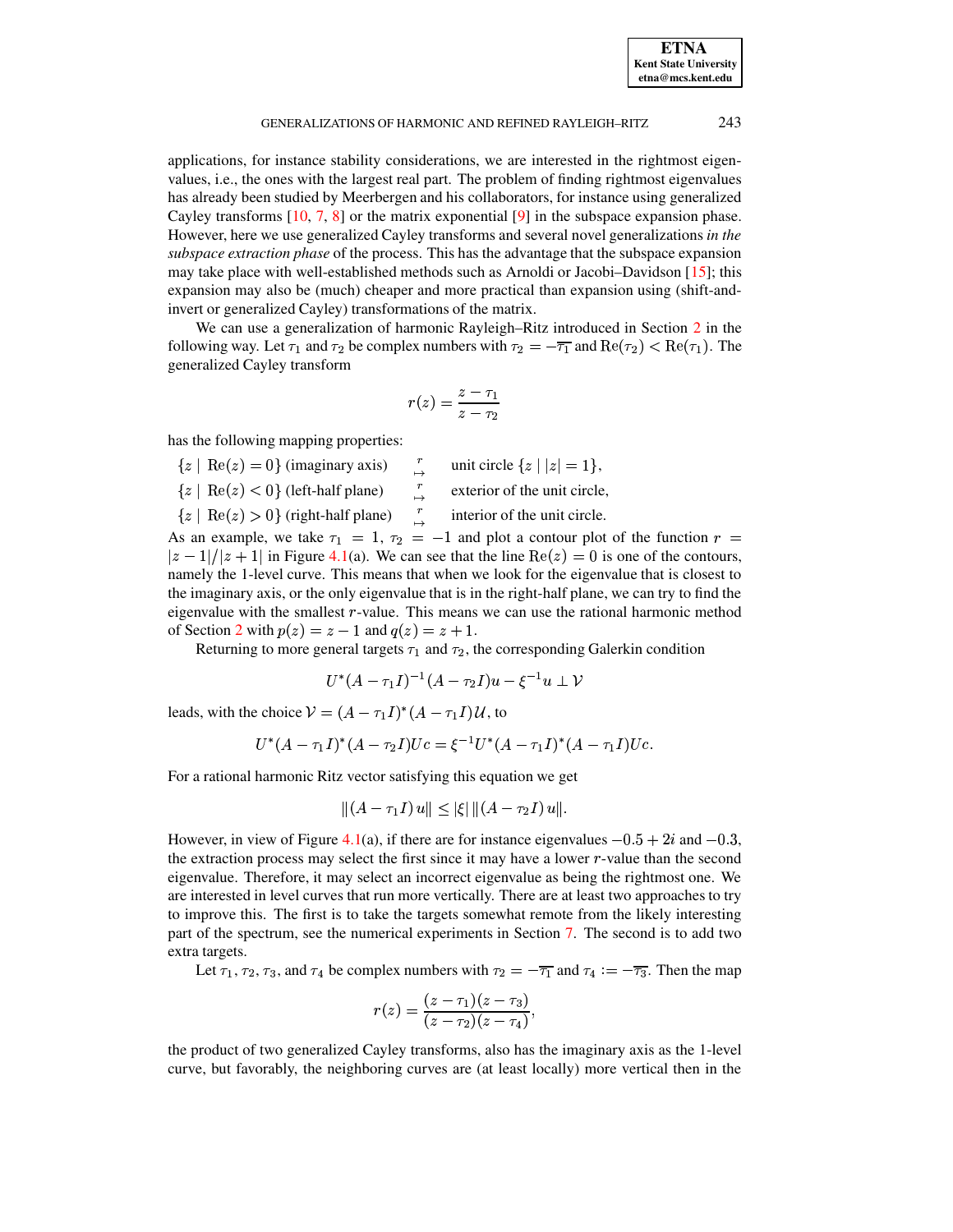

<span id="page-9-0"></span>case with just two targets. In Figure [4.1\(](#page-9-0)b), we take  $\tau_1 = 1 - i$ ,  $\tau_2 = -1 - i$ ,  $\tau_3 = 1 + i$ , and  $\tau_4 = -1 + i$  as an example. Therefore, we can also seek for rightmost eigenvalues by a rational harmonic approach with polynomials of the form  $p(z) = (z - \tau_1)(z - \tau_3)$  and  $q(z) = (z - \tau_2)(z - \tau_4).$  $= (z - \tau_2)(z - \tau_4)$ .<br>Of course, we can scale the axes of Figure [4.1\(](#page-9-0)b) by changing the real and/or imaginary

components of the  $\tau_j$ . Also, instead of the line  $\text{Re}(z) = 0$  we can easily take another vertical line, for instance in the case of two targets by selecting different  $\tau_1$  and  $\tau_2$  with  $\text{Im}(\tau_1)$  = Im( $\tau_2$ ); in this case, the 1-level curve is the line  $\text{Re}(z) = \text{Re}((\tau_1 + \tau_2)/2)$ .

In Figure [4.2\(](#page-9-1)a), we show another alternative to find the most rightmost eigenvalue with only three target points:  $\tau_1 = 1 - i$ ,  $\tau_2 = 1 + i$ , and  $\tau_3 = -1$ . So here p is of the form  $(z - \tau_1)(z - \tau_2)$  and q is of the form  $z - \tau_3$ . Here only the p-polynomial is of degree two instead of both p and q. However, the line  $Re(z) = 0$  is no contour line and looks far from horizontal for  $|\text{Im}(z)| > 1$ . This implies that for this choice (degree(p) = 2, degree(q)=1), it is important to have a good suspicion where the spectrum of  $A$  is located.



<span id="page-9-1"></span>We will experiment with these approaches in Section [7.](#page-13-0)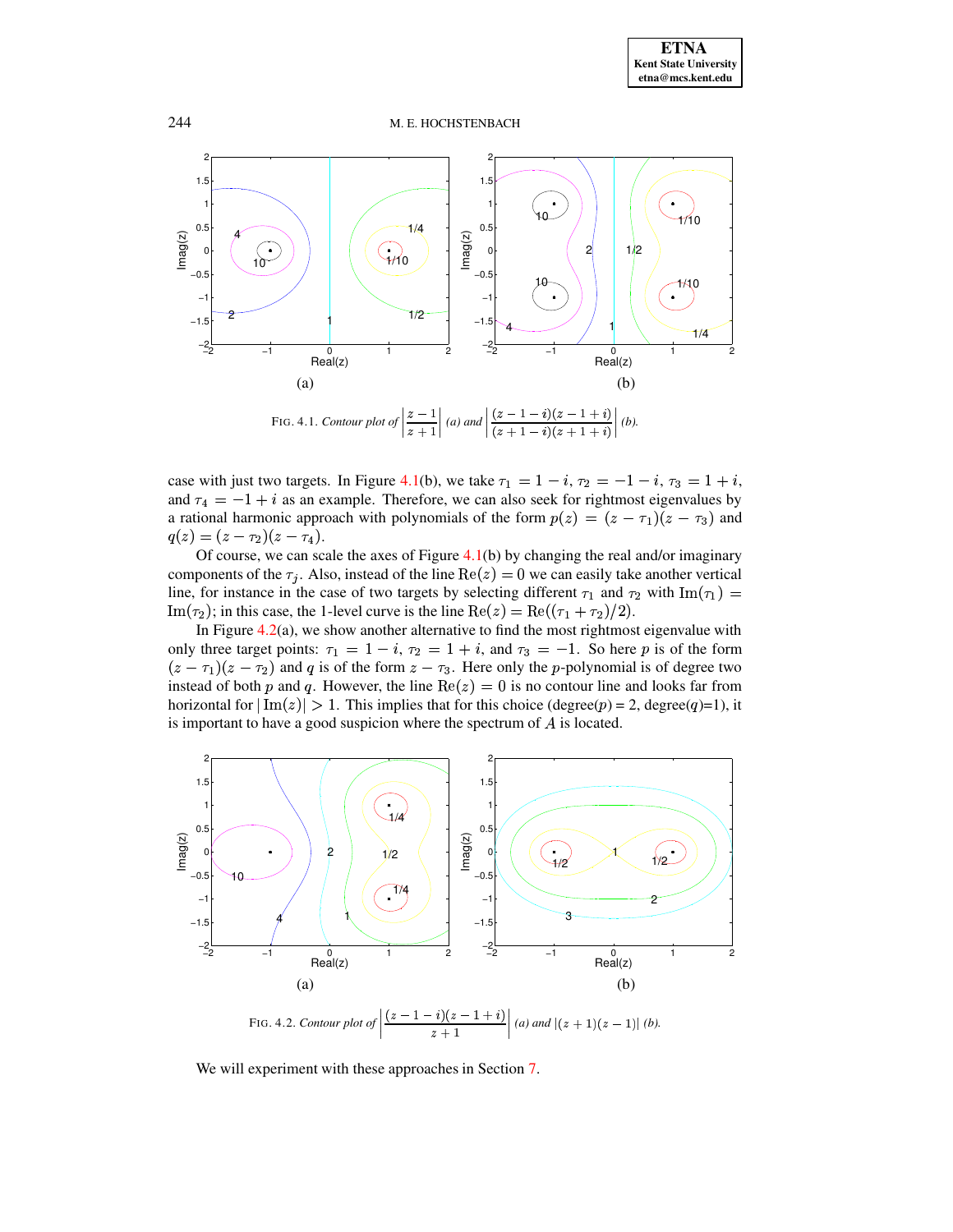<span id="page-10-0"></span>**5. Eigenvalues close to one of two targets for structured eigenproblems.** Now we consider the problem where we are interested in eigenvalues that are close to one of two targets  $\tau_1$ ,  $\tau_2$ . This situation may occur when one studies an eigenvalue problem with structure. As a role model, we take the example of a (complex) Hamiltonian matrix.

Suppose that A with size  $2m \times 2m$  is Hamiltonian, that is,  $(JA)^* = JA$  for  $J =$ <sup>ö</sup>  $\frac{0}{L}$   $\frac{I_m}{0}$ . Then if  $\lambda$  is an eigenvalue,  $-\lambda$  is also an eigenvalue, while the corresponding (right) eigenvectors are not related in general. (However, the left eigenvector corresponding to  $-\lambda$  is closely related to the right eigenvector corresponding to  $\lambda$ .)

If we would like to preserve some structure of the Hamiltonian eigenproblem in the subspace extraction, we may wish to look for eigenvalues close to  $\tau$  and  $-\overline{\tau}$  *simultaneously*. Other examples of structured eigenvalue problem where eigenvalues occur in pairs are

- complex skew-Hamiltonian matrices:  $(JA)^* = -(JA)$ . If  $\lambda$  is an eigenvalue,  $\lambda$  is also an eigenvalue. We may take  $\tau_2 = \overline{\tau_1}$ .
- complex conjugate-symplectic matrices:  $A^*JA = J$ . If  $\lambda$  is an eigenvalue,  $1/\overline{\lambda}$  is also an eigenvalue. We may take  $\tau_2 = 1/\overline{\tau_1}$ .

Assume we have a structured eigenproblem where we are interested in the targets  $\tau_1$  and  $\tau_2$ . The simplest function r that is small for both targets is given by  $r(z) = (z - \tau_1)(z - \tau_2)$ ; a contour plot of the example  $r(z) = (z - 1)(z + 1)$  is given in Figure [4.2\(](#page-9-1)b). In this case,  $p(z) = r(z)$  and  $q \equiv 1$ . The Galerkin corresponding condition

$$
(A - \tau_1 I)^{-1}(A - \tau_2 I)^{-1}u - \xi^{-1} u \perp \mathcal{V}
$$

leads, with the choice  $V = (A - \tau_1 I)^*(A - \tau_2 I)^*(A - \tau_2 I)(A - \tau_1 I)U$ , to

$$
U^*(A-\tau_1I)^*(A-\tau_2I)^*Uc=\xi^{-1}U^*(A-\tau_1I)^*(A-\tau_2I)^*(A-\tau_2I)(A-\tau_1I)Uc.
$$

This may seem computationally unattractive, but we will deal with this in Section [6.2.](#page-12-1) For a rational harmonic Ritz vector satisfying this equation we get

$$
||(A - \tau_1 I)(A - \tau_2 I) u|| \leq |\xi|.
$$

A disadvantage of this could be that the r-function is not very distinctive: every  $z$  in (say) the unit circle has a modest  $r$ -value (see Figure [4.2\(](#page-9-1)b)).

<span id="page-10-1"></span>

**ETNA Kent State University etna@mcs.kent.edu**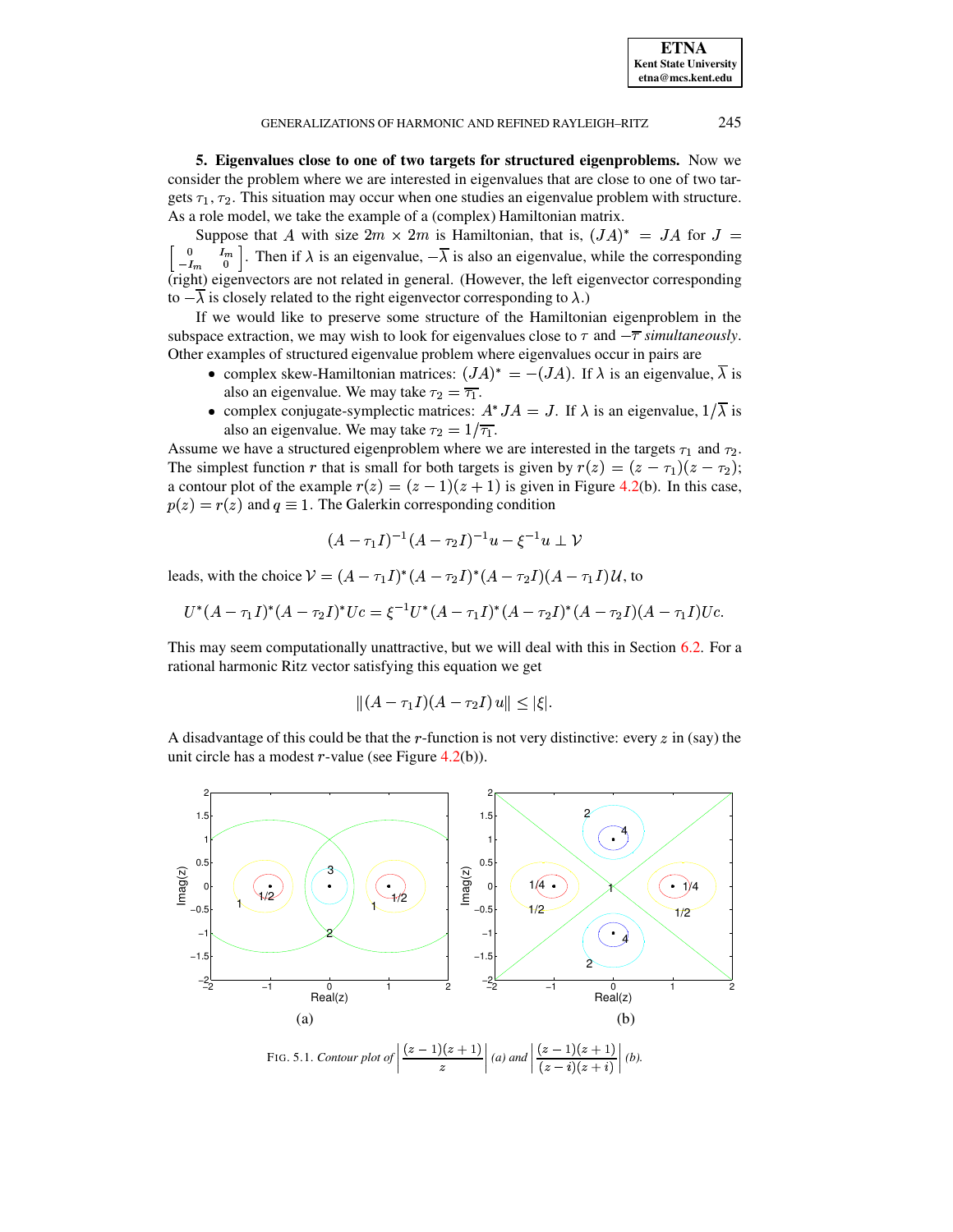In Figure [5.1,](#page-10-1) we give two alternative q-functions (instead of  $q \equiv 1$ ) such that the regions where  $|r(z)|$  is small are smaller and more separated. In Figure [5.1\(](#page-10-1)a), we squeeze a third target between the two targets (example:  $q(z) = z$ ), while in Figure [5.1\(](#page-10-1)b) we add two targets (example:  $q(z) = (z - i)(z + i)$ ). As can be seen in the latter case, this approach could be suitable to find eigenvalues in a cone.

For some problems, eigenpairs even come in quadruples, for instance in the following cases:

- real Hamiltonian matrices: the eigenvalues come in quadruples  $\lambda$ ,  $\lambda$ ,  $-\lambda$ ,  $-\lambda$ .
- real symplectic matrices: the eigenvalues come in quadruples  $\lambda$ ,  $\lambda$ ,  $1/\lambda$ ,  $1/\lambda$ .

For the first case, Mehrmann and Watkins [\[11\]](#page-17-15) suggested to work with the rational transformation

<span id="page-11-1"></span>(5.1) 
$$
(A - \tau I)^{-1} (A + \tau I)^{-1} (A - \overline{\tau} I)^{-1} (A + \overline{\tau} I)^{-1}
$$

for finding the eigenvalues nearest the quadruple  $(\tau, \overline{\tau}, -\tau, -\overline{\tau})$ , or, in case of either a real or purely imaginary target, with

<span id="page-11-0"></span>(5.2) 
$$
(A - \tau I)^{-1} (A + \tau I)^{-1}.
$$

For large sparse matrices  $A$ , these approaches may often not be feasible because of the prohibitively expensive matrix inverses. However, with a *p*-polynomial of the form  $p(z)$  =  $(z - \tau)(z + \tau)$ , our rational harmonic approach actually *employs a transformation of the form [\(5.2\)](#page-11-0) in the subspace extraction in an implicit and practical way*.

The form  $(5.1)$  has additional disadvantages. In the first place the corresponding ppolynomial

$$
p(z)=(z-\tau)(z+\tau)(z-\overline{\tau})(z+\overline{\tau})
$$

is of degree four and hence  $p(A)$  may have an enormous condition number, even for a modestly ill-conditioned matrix  $A$ . This makes the computation of the generalized harmonic pairs [\(2.2\)](#page-3-0) unattractive and possibly unstable (see also Section [6.2\)](#page-12-1). In addition, in a subspace method as Arnoldi or Jacobi–Davidson, this approach costs three matrix-vector products (MVs) extra per iteration step, see also Section [6.2.](#page-12-1)

Moreover, in the examples mentioned above, the eigenvectors are related: eigenpairs come in pairs  $(\lambda, x)$  and  $(\lambda, \overline{x})$ . Thus, an approximate vector  $u \approx x$  naturally leads to an approximate eigenvector  $\overline{u} \approx \overline{x}$ , such that there is hardly a need to simultaneously look for approximate eigenvectors corresponding to  $\lambda$  and  $\lambda$ . Concluding, *focussing simultaneously on four targets may not only be unattractive, but also unnecessary*.

Therefore, we propose to use a transformation of the form

$$
(A-\tau I)^{-1}(A+\overline{\tau}I)^{-1}
$$

for both real and non-real targets  $\tau$ . Strictly speaking, this is not a structure-preserving transformation: the operator is neither Hamiltonian nor skew-Hamiltonian. But this approach does take into account the targets  $\tau$  and  $-\overline{\tau}$  simultaneously, and via the conjugate of the search space, the targets  $\overline{\tau}$  and  $-\tau$ .

As mentioned in [\[11\]](#page-17-15), another natural rational transformation that is sometimes applied to Hamiltonian matrices is the product of two generalized Cayley transforms. Given a Hamiltonian  $A$  and a target  $\tau$ , one then works with the transformation

$$
(A - \tau I)^{-1} (A + \tau I) (A - \overline{\tau} I)^{-1} (A + \overline{\tau} I).
$$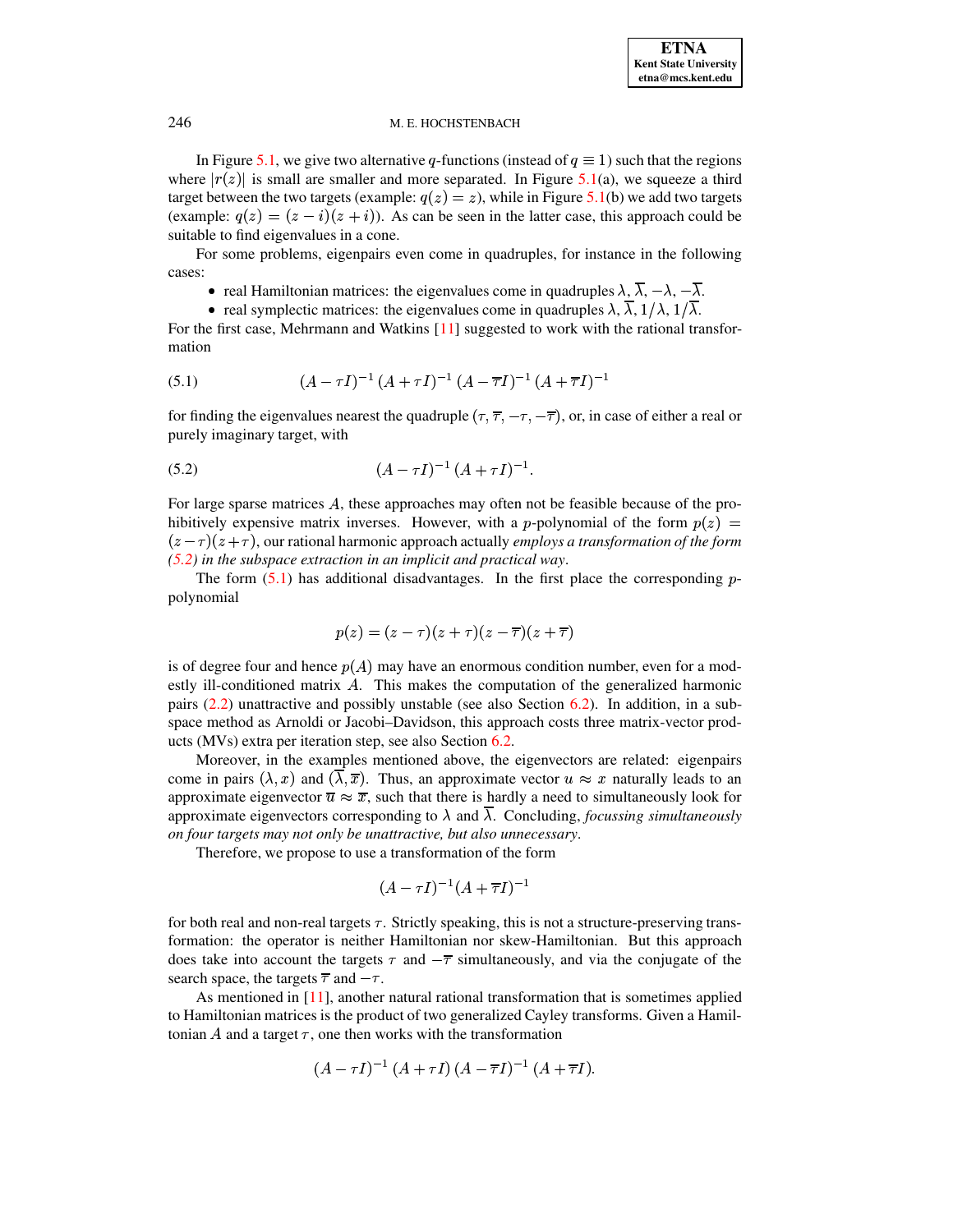If  $\tau$  is real, one may use the simpler generalized Cayley transform

$$
(A-\tau I)^{-1} (A+\tau I).
$$

<span id="page-12-0"></span>In [\[11\]](#page-17-15), this is done because the resulting operator is symplectic; in this paper, we proposed transformations of these two forms for finding rightmost eigenvalues in the previous section  $(cf. Figure 4.1).$  $(cf. Figure 4.1).$  $(cf. Figure 4.1).$ 

## **6. Various issues.**

**6.1.** Relation with standard harmonic Ritz in the linear case. In case both p and q are polynomials of degree one, the rational harmonic Ritz approach is related to the standard harmonic Ritz method as follows. Suppose  $p(z) = z - \alpha$  and  $q(z) = z - \beta$ . (If exactly one of  $p$  and  $q$  has degree zero, one may check that we get the (standard) Ritz or (standard) harmonic extraction.) Then

$$
(A-\alpha I)\,u-\xi\,(A-\beta I)\,u\,\,\bot\,\,(A-\alpha I)\,\mathcal{U}
$$

is equivalent to

$$
\Big(A - \frac{\beta \xi - \alpha}{\xi - 1}\,I\Big) u \perp (A - \alpha I)\, \mathcal{U}.
$$

Comparing this with the standard harmonic Rayleigh–Ritz approach [\(1.4\)](#page-1-4), we have the oneone correspondence

$$
\theta = \frac{\beta \xi - \alpha}{\xi - 1}, \qquad \xi = \frac{\theta - \alpha}{\theta - \beta}.
$$

This means that if  $p$  and  $q$  have degree one, then the rational harmonic Ritz vectors are equal to the harmonic Ritz vectors, with an ordering

$$
\frac{|\theta_1-\alpha|}{|\theta_1-\beta|}\leq\cdots\leq\frac{|\theta_k-\alpha|}{|\theta_k-\beta|}
$$

on the harmonic Ritz values. For instance, in the case that  $\alpha = 1$ ,  $\beta = -1$ , the rational harmonic approach will extract the harmonic Ritz pair(s)  $(\theta, u)$  with the smallest corresponding  $\frac{\theta-1}{\theta+1}$ . Since these roughly correspond to the harmonic Ritz values closest to the imaginary axis, one could also try to extract the rightmost harmonic Ritz value each iteration. However, the imaginary axis is no level curve of the function  $r(z) = z - \tau$ , the relevant function for the standard harmonic extraction with target  $\tau$ , which suggests that this idea is not likely to work in practice. This suspicion was confirmed by numerical experiments (not reported here).

<span id="page-12-1"></span>**6.2. The practical computation of rational harmonic and polynomial refined Rayleigh–Ritz.** Let us consider the practical computation of the rational harmonic Rayleigh–Ritz method. In view of [\(2.2\)](#page-3-0), we might fear that we have to cope with  $\kappa(p(A))]^2$ . Fortunately, this can be avoided with a technique similar to the standard harmonic Rayleigh–Ritz approach. With the QR-decomposition  $p(A) U = QR$ , [\(2.2\)](#page-3-0) becomes

<span id="page-12-2"></span> `'m - <sup>z</sup>  (6.1) ^a`c0

The advantages of this approach are twofold. In the first place, it makes the computations more efficient: both the QR-decomposition and  $q(A)$  U can be computed incrementally (column per column) and hence a new step only requires a few inner products and the solution of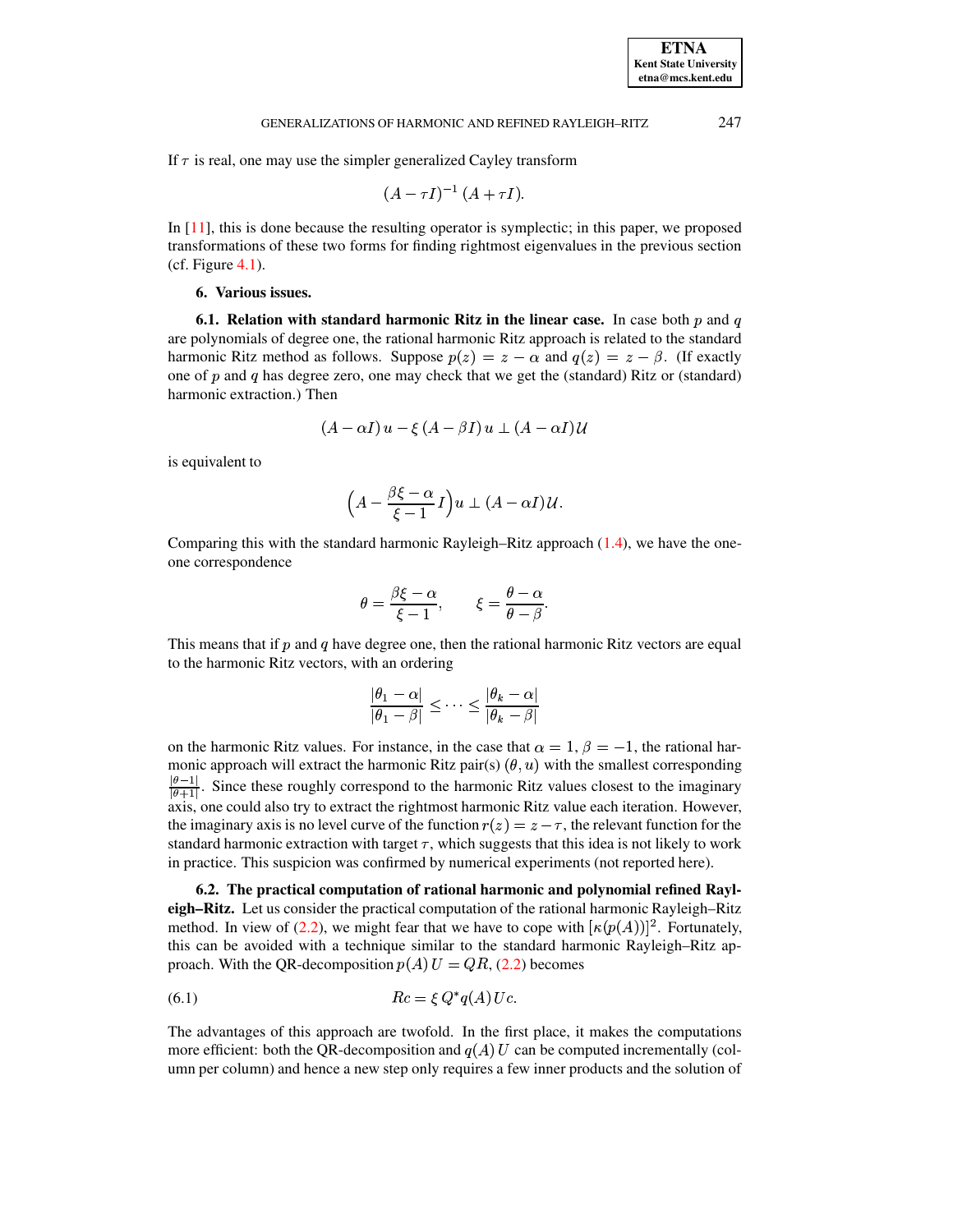a small generalized eigenvalue problem. Moreover, we avoid squaring the condition number of  $p(A)$  U. As the last detail, we do not compute the pair(s)  $(\xi, c)$  of [\(6.1\)](#page-12-2) with the smallest  $|\xi|$ , but the pair(s)  $(\xi, c)$  of

$$
Q^*q(A)\,Uc=\xi^{-1}Rc
$$

with the largest  $|\xi|$ , since this is generally more stable, cf. [\[17,](#page-17-0) p. 294].

For the polynomial refined Rayleigh–Ritz, we may use the same incremental QR decomposition. In step  $k$ , we then have to determine

$$
\min_{\|c\|=1}\|p(A)Uc\|=\min_{\|c\|=1}\|QRe\|=\min_{\|c\|=1}\|Re\|,
$$

the minimal right singular vector of a  $k \times k$  upper triangular matrix  $R$ .

Compared to Jacobi–Davidson with standard, harmonic, or refined Rayleigh–Ritz in the extraction phase, the new approaches take  $\max(\deg(p),\deg(q))-1$  extra matrix-vector products per outer iteration step. Therefore, linear polynomials  $p$  and  $q$  do not involve extra MVs, and since often the subspace expansion (solving the correction equation) will take some MVs as well, the costs of approaches with quadratic  $p$  and/or  $q$  may be relatively modest.

**6.3. An overview of the generalizations.** In Table [6.1,](#page-13-1) we summarize the different generalizations of the harmonic and refined Rayleigh–Ritz method with their use. We name the harmonic methods after the degree of their  $p$  and  $q$  polynomial. The refined method with two targets is called "double refined".

<span id="page-13-1"></span>

| Method            | Deg(p) | Deg(q) | Use         | See Fig. |
|-------------------|--------|--------|-------------|----------|
| Standard harmonic |        |        | one target  |          |
| $(1,1)$ -harmonic |        |        | rightmost   | 4.1(a)   |
| $(2,1)$ -harmonic |        |        | rightmost   | 4.2(a)   |
| $(2,2)$ -harmonic | 2      | 2      | rightmost   | 4.1(b)   |
| $(2,0)$ -harmonic | 2      |        | two targets | 4.2(b)   |
| $(2,1)$ -harmonic | 2      |        | two targets | 5.1(a)   |
| $(2,2)$ -harmonic | っ      | 2      | two targets | 5.1(b)   |
| Standard refined  |        |        | one target  |          |
| Double refined    |        |        | two targets | 20 b     |

TABLE 6.1 *Overview of the different generalizations and their uses.*

<span id="page-13-0"></span>**7. Numerical experiments.** EXPERIMENT 7.1. First, we test various approaches to find the rightmost eigenvalue. We take three challenging test matrices:

- (1) diag( $-{\tt rand}(1000,1)+i({\tt rand}(1000,1)-\frac{1}{2})$ ), a diagonal matrix with eigenvalues with real part between  $-1$  and 0, and imaginary part between  $-0.5$  and 0.5;
- (2) the same matrix, but then with the value 0.1 on the superdiagonal to make it nonnormal;
- (3)  $diag(-398, \ldots, -2, -1, 52i, -52i)$ ; this  $400 \times 400$  matrix forms a similar example as is used in [\[10\]](#page-17-10). This spectrum is typical for a certain double diffusive convection problem.

To find the rightmost eigenvalue, we compare the Jacobi–Davidson (JD) method with the following subspace extraction methods:

- extracting the rightmost Ritz pair in every step (the "standard JD" approach);
- the best approximate pair according to the (1,1)-harmonic approach, so  $p(z) = z \tau$ ,
	- $q(z) = z + \overline{\tau}$ , with different choices for the target  $\tau$ ;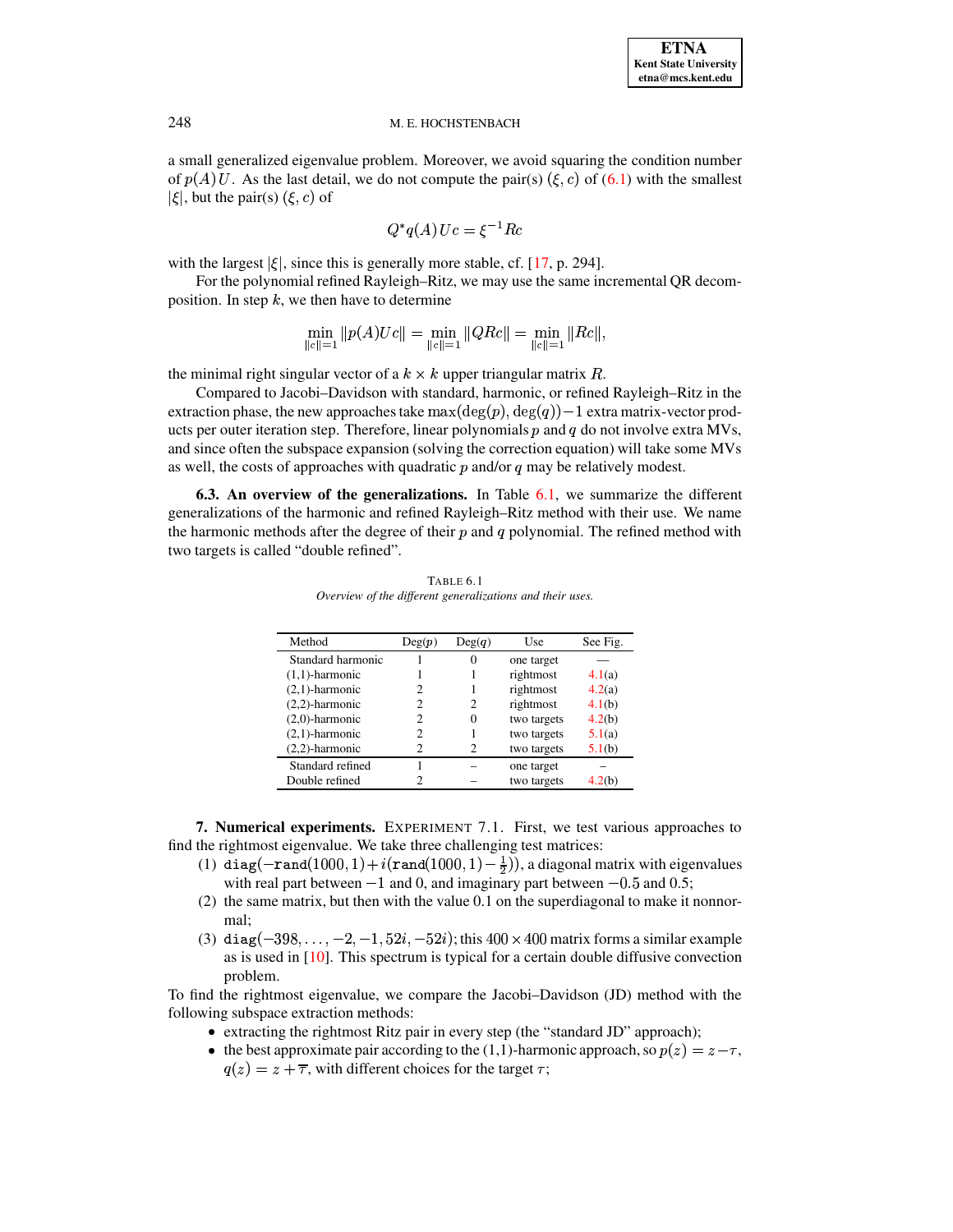#### GENERALIZATIONS OF HARMONIC AND REFINED RAYLEIGH-RITZ

 $\bullet$  the best approximate pair according to the (2,2)-harmonic approach, which means  $p(z) = (z - \tau_1)(z - \tau_2)$ ,  $q(z) = (z + \overline{\tau_1})(z + \overline{\tau_2})$ , with different choices for the targets  $\tau_{1,2}$ .

The Jacobi-Davidson parameters: the correction equations are solved by 10 steps of unpreconditioned GMRES, the dimension of the search space is kept between 10 and 20 by restarts, and the tolerance of the method is  $10^{-6}$ . In Figure 7.1(a) we display part of the eigenvalues of the first two test matrices, with arrows indicating the first, second, and third rightmost eigenvalue:  $\lambda_1 \approx -0.00047 - 0.17i$ ,  $\lambda_2 \approx -0.00055 + 0.41i$ ,  $\lambda_3 \approx -0.00077 - 0.20i$  (while  $\lambda_4 \approx -0.00570 - 0.40i$ .



<span id="page-14-0"></span>FIG. 7.1. (a) Part of the spectrum of a 1000  $\times$  1000 matrix with eigenvalues distributed in the square with corners  $\left(-\frac{1}{2}i, \frac{1}{2}i, -1+\frac{1}{2}i, -1-\frac{1}{2}i\right)$ . The first three rightmost eigenvalues are indicated by arrows. (b) The spectrum and targets (indicated by arrows) of a random  $1000 \times 1000$  (diagonal) Hamiltonian matrix.

In Table 7.1, we summarize the percentages of the cases in which Jacobi–Davidson with the three different types of extraction method converged to the rightmost eigenvalues. All methods used the same set of 100 random initial vectors.

### TABLE 7.1

<span id="page-14-1"></span>Percentage of the cases in which convergence to the (first, second, third) rightmost eigenvalues occurred for the  $1000 \times 1000$  diagonal and bidiagonal matrix with random eigenvalues in  $[-1, 0] \times [-i/2, i/2]$ , and the 400  $\times$  400 matrix diag( $-398, \ldots, -1, \pm 52i$ ) for standard JD, the (1,1)-harmonic approach (with different targets), and the (2,2)-harmonic approach (with different target sets), each with 100 different random initial vectors.

| Method            | $\tau$                        | diag            | bidiag          | $``+52i"$ |
|-------------------|-------------------------------|-----------------|-----------------|-----------|
| Standard JD       |                               | $(39, 57, 1)\%$ | $(15, 41, 0)\%$ | 3%        |
| $(1,1)$ -harmonic |                               | $(36, 39, 3)\%$ | $(7, 34, 0)\%$  | $0\%$     |
| $(1,1)$ -harmonic | $\mathfrak{D}_{\mathfrak{p}}$ | $(33, 44, 1)\%$ | $(13, 42, 0)\%$ | $0\%$     |
| $(1,1)$ -harmonic | $1+3i$                        | $(46, 44, 0)\%$ | $(19, 38, 1)\%$ | $0\%$     |
| $(1,1)$ -harmonic | $1 + 10i$                     | $(38, 56, 1)\%$ | $(17, 44, 0)\%$ | $0\%$     |
| $(1,1)$ -harmonic | $1 + 20i$                     | $(41, 54, 1)\%$ | $(17, 42, 0)\%$ | $0\%$     |
| $(2,2)$ -harmonic | $0.1 \pm i$                   | $(36, 23, 5)\%$ | $(10, 46, 0)\%$ | 100%      |
| $(2,2)$ -harmonic | $0.1 \pm 3i$                  | $(38, 50, 0)\%$ | $(15, 45, 1)\%$ | 100%      |
| $(2,2)$ -harmonic | $1 \pm i$                     | $(26, 30, 5)\%$ | $(10, 37, 0)\%$ | 100%      |
| $(2,2)$ -harmonic | $1 \pm 3i$                    | $(35, 49, 2)\%$ | $(13, 34, 0)\%$ | 99%       |

The second column contains the zero(s) of the *p*-polynomial in the  $(1,1)$ -harmonic and  $(2,2)$ -harmonic approaches. The third and fourth column contain the number of instances

249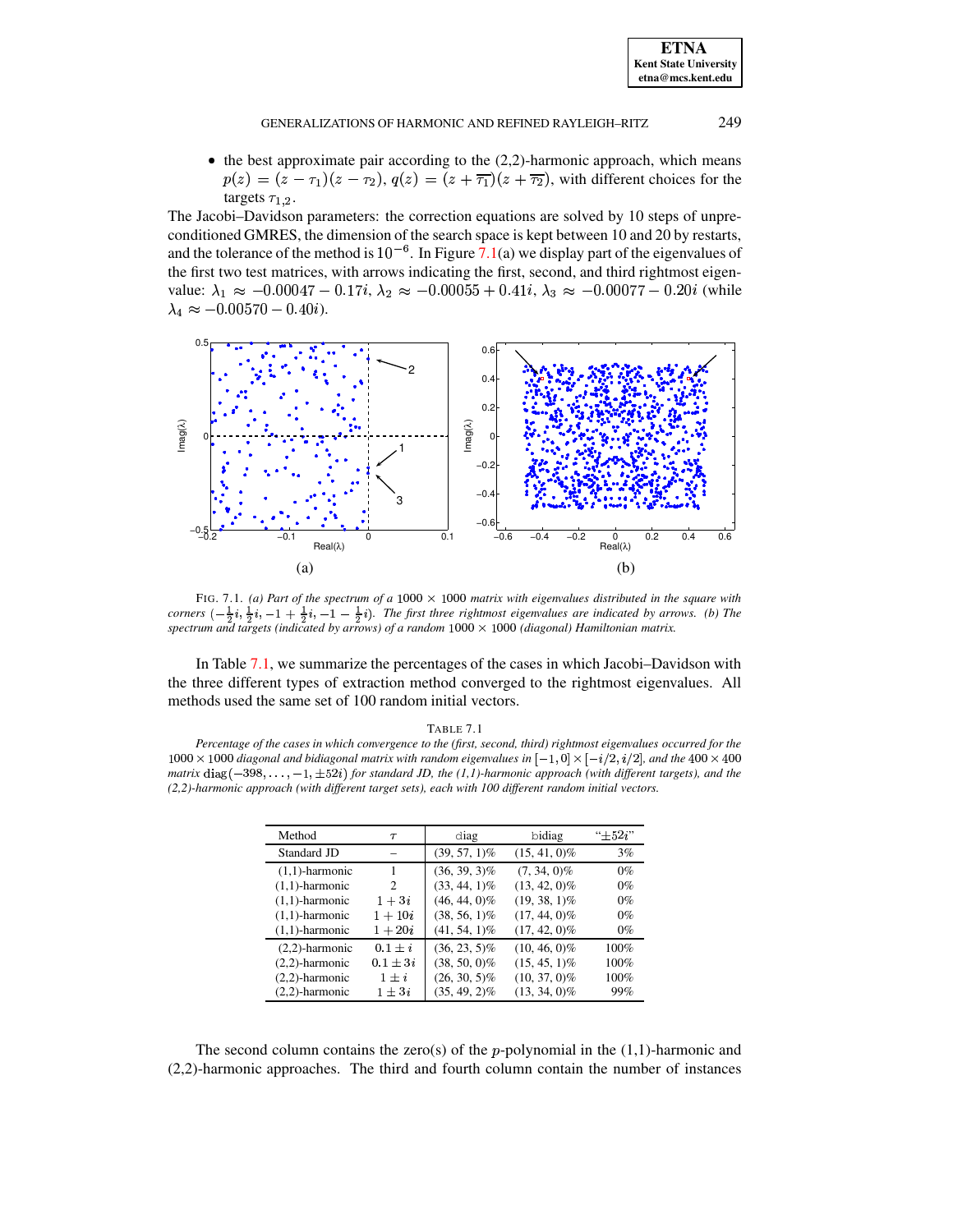where the methods converged to the first, second, and third rightmost eigenvalue. The fifth column describes the number of cases where the methods detected either one of  $\pm 52i$ .

A main conclusion from Table [7.1](#page-14-1) is that finding the rightmost eigenvalue—although it is located at the exterior of the spectrum—is not an easy task. Standard JD has some limited success for the first two matrices but almost completely fails for the third. The (1,1)-harmonic and (2,2)-harmonic show roughly similar behavior for the first two matrices; in particular, the (2,2)-harmonic approaches show no advantage over the cheaper two competitors.

A big difference is the third test matrix. Standard JD always converges to  $\lambda = -1$ while the (1,1)-harmonic converges to the *leftmost* eigenvalue  $\lambda = -398$  in all cases. This is caused by the fact that with the choices of the target  $\tau$  in the table, the  $r(\lambda) = p(\lambda)/q(\lambda)$ value of  $\lambda = -398$  is very close to 1, which is also the  $r(\lambda)$ -value of  $\lambda = \pm 52i$ , while the other eigenvalues have larger  $r(\lambda)$ -values. Hence, although the (1,1)-harmonic technique finds the *leftmost* instead of the rightmost eigenvalue, it does what it is designed for: finding the eigenvalue with (almost) the smallest  $r(\lambda)$ -value. The (2,2)-harmonic approach (nearly) always converge to the correct  $\lambda = \pm 52i$ .

Although of secondary interest to us, we note that the average number of outer iterations for the new harmonic approaches was typically roughly the same  $(\pm 10\%)$  in comparison to the standard Rayleigh–Ritz extraction, where one takes the rightmost eigenvalue in every step.

Some words about the target placement. From the results in Table [7.1](#page-14-1) we see that although the location of the target(s) has some influence, the results are not overly sensitive on the choice of the target. In particular, it seems not essential that the zeros of  $p$  and  $q$  are close to the spectrum in a relative or absolute sense. On the contrary, it may be advantageous to choose them somewhat remote from the spectrum; see also the contour plot Figure [4.1\(](#page-9-0)a). This is practical in the situation where we do not have a precise idea about the location of the spectrum.

We remark that sometimes the Jacobi–Davidson method is started with a Krylov space of a certain dimension to get a decent initial space. We did several experiments with this technique, and the results were better in some cases, but worse in others (not reported here). We tested the (2,1)-harmonic technique with  $p(z) = (z - \tau_1)(z - \tau_2)$  and  $q(z) = (z - \tau_3)$  as well, but the results were not competitive to the other approaches, which is not surprising in view of the level curves of Figure [4.2\(](#page-9-1)a).

Our conclusion is that the new approaches may be at least competitive approaches in finding the rightmost eigenvalue, although success is not always guaranteed and keeping in mind that the (2,2)-harmonic approach requires one extra MV per outer step.

EXPERIMENT 7.2. Next, we investigate numerically whether the new approaches can be useful for structured matrices, where we are interested in two targets. We take a random diagonal Hamiltonian matrix of size  $1000 \times 1000$ , of which the spectrum is depicted in Fig-ure [4.1\(](#page-9-0)b). We build up a ten-dimensional search space  $\mathcal U$  to find the eigenpairs corresponding to the eigenvalues  $\lambda_{\pm} \approx \pm 0.4159 + 0.3966i$  closest to the targets  $\tau = \pm 0.4 + 0.4i$ . The first two basis vectors of U are taken to be  $u_{\pm} = x_{\pm} + \varepsilon w_{\pm}$ , where  $x_{\pm}$  are the eigenvectors corresponding to  $\lambda_{\pm}$  and  $w_{\pm}$  are random vectors of unit length. We complement U by eight random vectors. For  $\varepsilon$  we take the values 1, 0.5, and 0.1, resulting in search spaces ranging from worse to better quality.

As stated before, the extraction is especially of importance at the situation of a restart. Therefore, we simulate the situation of a restart by reducing the 10-dimensionalsearch spaces to a 4-dimensional search space by each of the extraction methods. The results are contained in Table [7.2.](#page-16-1)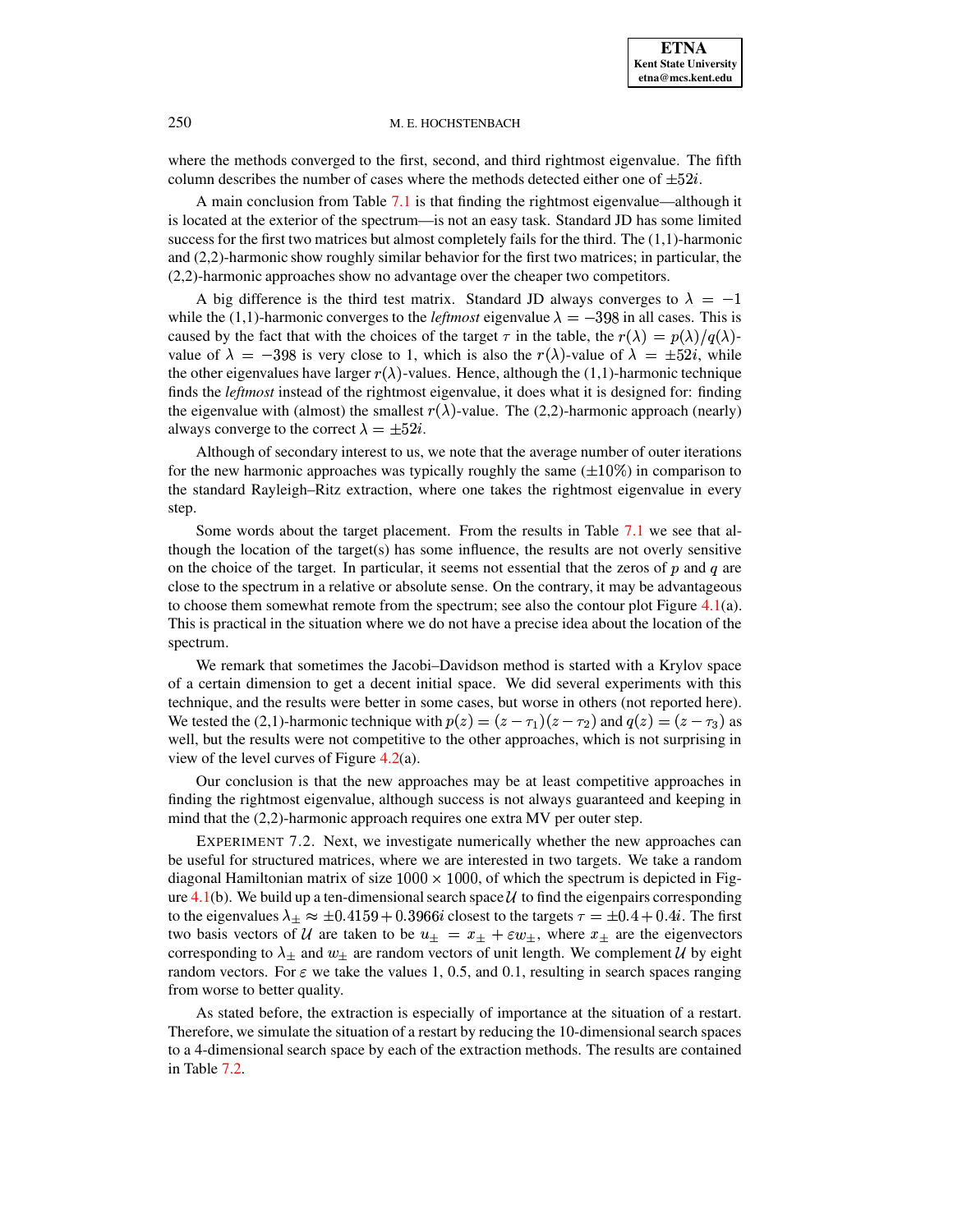#### GENERALIZATIONS OF HARMONIC AND REFINED RAYLEIGH-RITZ

251

|--|--|--|

<span id="page-16-1"></span>Extraction results of the different approaches a restart of a 1000  $\times$  1000 Hamiltonian matrix from a 10dimensional to a 4-dimensional subspaces. The 10-dimensional subspaces contains the true eigenvectors perturbed by respectively  $\varepsilon = 1$ , 0.5, and 0.1.

| Method            | $\angle(\mathcal{U},x_1)$ | $\angle(\mathcal{U},x_2)$ | $\angle(\mathcal{U},x_1)$ | $\angle(\mathcal{U},x_2)$ | $\angle(\mathcal{U},x_1)$ | $\angle(\mathcal{U}, x_2)$ |
|-------------------|---------------------------|---------------------------|---------------------------|---------------------------|---------------------------|----------------------------|
| Before restart    | $5.0e - 1$                | $4.9e-1$                  | $2.6e - 1$                | $2.6e - 1$                | $5.4e - 2$                | $5.2e - 2$                 |
| Harmonic          | $1.0e + 0$                | $1.5e+0$                  | $1.2e + 0$                | $2.7e-1$                  | $5.4e - 2$                | $5.3e - 2$                 |
| $(2,0)$ -harmonic | $5.5e - 1$                | $1.5e + 0$                | $2.7e-1$                  | $1.6e+0$                  | $5.4e - 2$                | $1.6e + 0$                 |
| $(2,1)$ -harmonic | $1.0e + 0$                | $5.3e-1$                  | $2.7e-1$                  | $2.6e - 1$                | $5.4e - 2$                | $5.3e - 2$                 |
| $(2,2)$ -harmonic | $5.4e - 1$                | $5.4e - 1$                | $2.7e-1$                  | $2.6e - 1$                | $5.4e - 2$                | $5.3e - 2$                 |
| Refined           | $5.0e - 1$                | $1.6e + 0$                | $2.6e - 1$                | $1.6e + 0$                | $5.4e - 2$                | $1.6e+0$                   |
| Double refined    | $5.7e-1$                  | $5.5e - 1$                | $4.8e-1$                  | $4.7e-1$                  | $5.6e - 1$                | $5.5e - 1$                 |

The second row displays the angles of the search space with the eigenvectors before the restart, the other rows the angles after the restart. The (standard) harmonic and refined approach use only  $\tau = \tau_+ = 0.4 + 0.4i$ . Since an eigenpair is also a harmonic Ritz pair, it is natural that if the search space is good enough, the standard harmonic approach will approximate both eigenvectors well, as can be seen in the case  $\varepsilon = 0.1$ . However, if the search spaces are less accurate ( $\varepsilon = 1$  and 0.5), as will often be the case during the preconvergence stage in an iterative method, the harmonic approach fails to approximate both eigenvectors well. The  $(2,2)$ -harmonic method in particular, and to a lesser extent the  $(2,1)$ harmonic approach and the double refined approach, approximate the eigenvectors from a less accurate search space better. The (standard) refined approach with one target  $\tau = \tau_{+}$ does what it is supposed to do: it approximates one of the two eigenvectors quite well, while the other eigenvector is completely neglected. We plan to incorporate the novel extraction methods in structure preserving iterative methods in future work.

<span id="page-16-0"></span>**8. Conclusions.** We have examined various generalizations of harmonic and refined Rayleigh-Ritz, which can be useful in at least two cases:

- when our eigenvalue problem has structure, and we would like to have a better extraction process than standard Rayleigh–Ritz without sacrificing (implications of) the structure of the problem;
- when we are interested in eigenvalues close to a subset of the complex plane that consists of more than just one point; for instance, the rightmost eigenvalues close to the line Re $(z) = 0$ .

The results of the new methods look promising, both from theoretical and numerical perspective. The costs are relatively modest. When we use two linear polynomials  $p$  and  $q$ , there are no extra matrix-vector products necessary; if  $p$  and/or  $q$  has degree two, we need one extra MV per outer iteration step. In view of the number of MVs necessary for the inner iteration, this may be relatively little. The other computations, such as a QR decomposition or a projected eigenvalue problem, are low-dimensional operations.

If the extra computational cost is still considered much, we may execute the new extraction processes at restarts only, since a restart is the moment where a good vector extraction is crucial. This reduces part of the overhead, although we still need an extra MV per step in case  $deg(p) = 2$  or  $deg(q) = 2$ .

Also of interest is the stability. For (very) ill-conditioned  $A$ , working with polynomials of degree more than one (or two) does not seem attractive because of the high condition of  $p(A)$ . On the other hand, because of the computation by a QR decomposition, we do not have to fear  $\kappa(p(A))$ <sup>2</sup> in the computations. The pole and zero placement in the harmonic approaches, although not of large influence, is an interesting future question; see  $[14]$  for